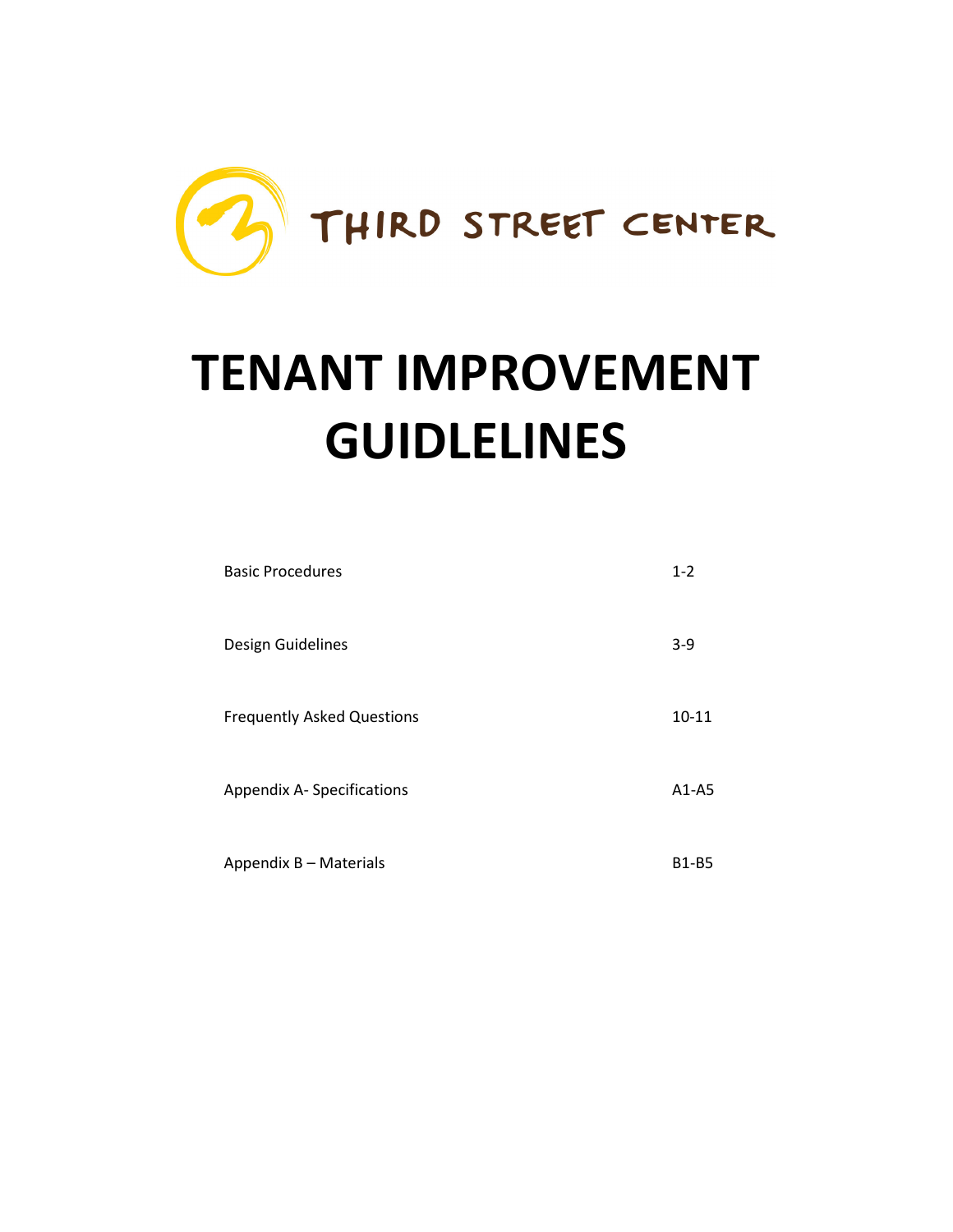Basics & Procedures:

Welcome to the Third Street Center! We're looking forward to creating a vibrant work environment for the whole third street community. The table below outlines the basic actions for projects of various sizes. This document is a living document. We anticipate that over the next year we will update it as needed. However, this is the basic outline we think makes sense for construction projects in our multi-tenant nonprofit center.

| Type of Project:                                                                                                                                                      | Steps:                                                                                                                                                                                                                                                                                                                                                                                                                                                                                                                                                                        |
|-----------------------------------------------------------------------------------------------------------------------------------------------------------------------|-------------------------------------------------------------------------------------------------------------------------------------------------------------------------------------------------------------------------------------------------------------------------------------------------------------------------------------------------------------------------------------------------------------------------------------------------------------------------------------------------------------------------------------------------------------------------------|
| Finishes Only & Some Lighting.<br>(lighting changes that do not exceed<br>.7 watts/sf)                                                                                | Submit a letter describing the work to the ED<br>$\bullet$<br>Consult Asbestos O&M Manual<br>Meet all design guidelines in this document<br>٠<br>Submit lighting schedule (if lighting is being<br>changed)<br>Submit schedule of anticipated plug loads<br>٠<br>Check with the Town about permit<br>٠<br>requirements                                                                                                                                                                                                                                                        |
| <b>Everything Else</b><br>(Any electrical, mechanical,<br>plumbing interventions, no matter<br>how small, any full height walls or<br>doors, no matter how many, etc) | Submit a letter describing the work to the ED<br>٠<br>Discuss required steps for your particular case<br>with the ED<br>Consult Asbestos O&M Manual<br>Meet all design guidelines in this document<br>Check with the Town about permit<br>requirements<br>Consult with the Building Architect prior to<br>submitting anything (a pre-app meeting or<br>phone call)<br>Plan review and approval by Building Architect<br>Request review fee estimate, if desired.<br>Receive review invoice.<br>Pay review fee to ED (Fee for review will be<br>hourly, with a \$250 minimum). |

Some clarifications about the steps noted above:

- 1. Asbestos Containing Materials: Some sections of Third Street Center were built in the 1960's with asbestos containing materials. Although much of that material has been abated, there are still some places where it exists, in things like drywall and caulking – but not in all locations. It's important to check the Asbestos Operations & Maintenance (O&M) plan before doing any work. The Asbestos O&M plan covers the procedures for any work done on the building so that we all stay safe and avoid unnecessary exposure. That plan is available for download at the Third Street Center website. The Third Street Center's Asbestos Officer (AO) is available to assist tenants with the manual contents. That being said, It is important that tenants are familiar with the manual to fully understand the realities of working around asbestos.
- 2. Town Permitting: Anything the Town reviews will require a letter of approval from the Third Street Center. Approval from the Third Street Center must be obtained prior to obtaining a permit from the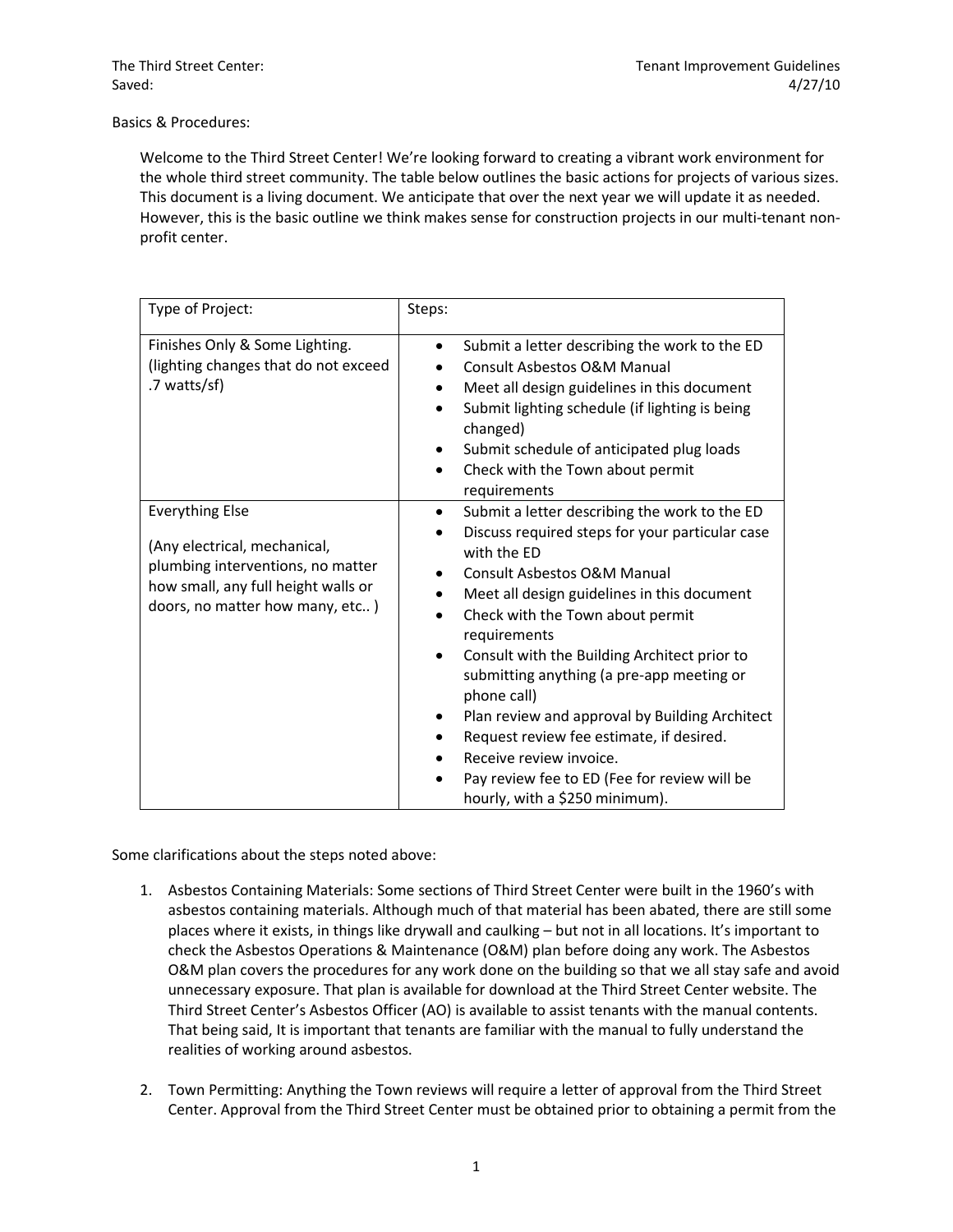Town. The Town requires a call and check in with them prior to any work to determine whether or not a Town permit is required. Please call to find out what the requirements are for your project regarding permitting. You can look up what your town permit fees will be at the Town of Carbondale municipal code section 15.04.030.

- 3. TSC review & fee: The Third Street Center reserves 10 working days for review of a set of plans. The fees for reviewing your drawings start at a \$250 minimum. That \$250 includes a \$50 processing fee and \$200 of architectural and engineering review time (2 hours at \$100/hour). Additional hours will be charged hourly as needed to complete the review at the rate of \$100/hour. The building architect will provide a fee estimate on request.
- 4. Scheduling: The Third Street Center executive director will work with you to schedule your construction and coordinate with the neighboring tenants. Please provide contact information for your contractor, and plan to work with the ED on scheduling the work and deliveries. Tenants are not guaranteed access to their spaces for site improvements prior to the completion of the base building improvements on May 1, 2010. If a tenant wishes to do work prior to that time, it must be coordinated with the base building contractor (B&H General Contractors) through the building architect. While B&H will make every attempt to facilitate tenant improvement work during the base building construction phase, they have ultimate control of the construction site and are empowered to deny tenants access based on safety or scheduling concerns.
- 5. Insurance: The Third Street Center lease requires that all tenants carry insurance. Those requirements are: 1,000,000 per occurrence and 2,000,000 aggregate, as noted in section 14 of the lease. During an improvement project, a contractor working for a tenant must likewise carry:
	- a. Worker's compensation at state limits
	- b. General liability insurance of 1,000,000 per occurrence and 2,000,000 aggregate. The insurance must name The Third Street Center and the Town of Carbondale as Additional Insured, the insurance must carry an "additional insured completed products endorsement". Additional insured language to read exactly as follows on the insurance certificate: "Holder is included as Additional Insured under General Liability including products completed operations. 10 day notice of cancellation applies for non-payment of premium. Waiver of Subrogation applies to Workers Compensation only." A certificate showing this Additional Insured language must be delivered to Third Street Center facilities management. The certificate will be kept on file for the duration of the improvement project.
	- c. Builder's Risk is a recommendation, not a requirement: Third Street Center also recommends that tenants have their contractor carry Builder's Risk insurance for their improvement projects as well. Builder's Risk is similar to property insurance, but it insures property that is under construction. It will insure the items that are being brought on site, and the physical improvements as they are being built.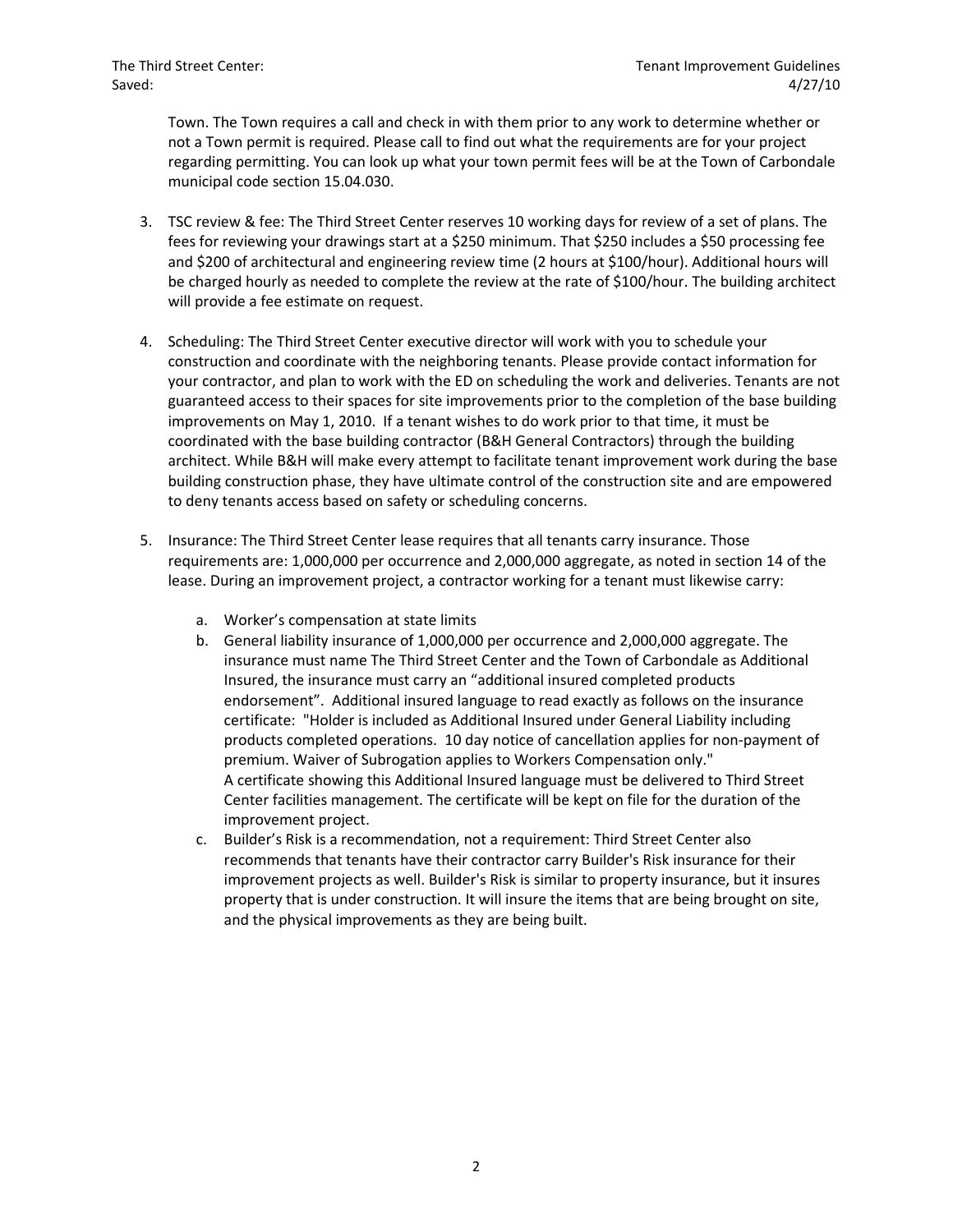### Design Guidelines:

We understand that each tenant has different types of space requirements. We review each submission on a case-by-case basis and will work with your organization.

In general, we aim for best community practices over a broad range of areas, social and environmental. Here are some guidelines for your space design:

# 1. Community Friendly Design-

We're trying to encourage a community vibe at the center. People meeting in the halls, being able to pop in and say hello, that sort of thing. The door to a tenant suite on the hallway should remain useable so that folks can do that. Most of the suites have two doors, one on the interior hallway and one outside. We encourage a receptive, front porch like feeling at the entry to your suite, at both doors – but definitely at the interior hallway door. That way, groups won't "turn their back" to the center, so to speak.

Additional fire code issues may affect the way walls and doors can be placed – so make sure to check with your architect, the TSC architect, or a code official before submitting plans for any walls or doors.

2. Code requirements-

Improvements to the Center must also be built to code. The building architect can help guide you to understand the code situation on a room by room basis.

Please bear in mind that each room has an allowed occupancy that cannot be exceeded without significant upgrades to exterior doors and adding of bathroom facilities. Contact the ED or building architect if you feel you will exceed allowed occupancy.

There are fire safety systems in the building that are based on the occupancies that were set at the time of the renovation. That fire safety system includes sprinklers, fire enunciators, and fire strobesand designs must be built to work with these fire safety systems, or the systems must be updated at Tenant expense. Updates to the fire enunciators or strobes must be done by a "Siemens" certified contractor. If work on the fire safety systems is performed prior to May 1, 2010 other restrictions will apply. Contact the building architect.

3. Long term flexibility/adaptability-

The Third Street Center will see turn over in the long run. With that it mind – it's more sustainable to build adaptable solutions. Furniture-like solutions like fabric-covered dividers are often a good solution rather than adding unnecessary new walls.

The rooms of the Third Street Center were originally designed as classrooms. They are designed to be one big open space. Subdividing those spaces impacts the heating, lighting, and electrical system efficiency. If possible, avoid full-height walls unless they are absolutely necessary. If you need full height walls, you will need to work with the building architect to ensure the walls work with the building systems.

Please consider using the existing building walls for services like electrical, mechanical, and plumbing systems. That strategy is good for adaptability. Existing building walls are less likely to change, so it's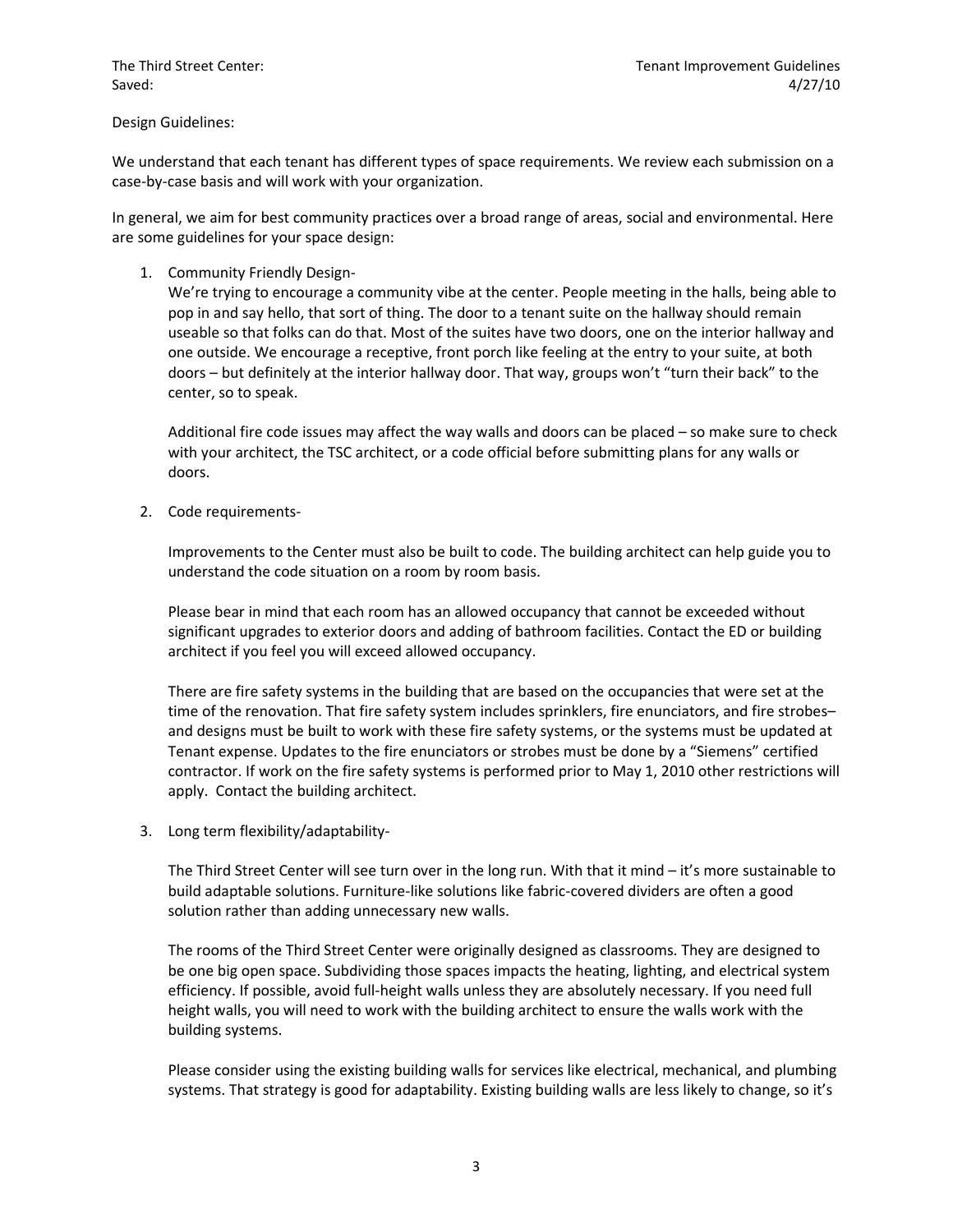reliable to put systems on them. If you do add new sub-dividing walls, it's better to avoid placing a bunch of air registers, switches, and/or plugs on them so that those new walls can be removed in the future with as little impact as possible.

That goes for flooring and base trim as well. Try and install flooring that is flexible to move and rearrange (like rugs and carpet tiles), or is simple to refinish, like paint. If a wall-to-wall carpet is installed after the walls are installed (like it usually would be) it will need to be patched or replaced when the walls change in the future. We're trying to avoid those situations that set up predictable future waste.

4. Energy Use–

*Passive Building/Active Users:* The Third Street Center Building Operations Guidelines discusses how we hope tenants to maintain passive air conditioning strategies. Each space is equipped with operable windows and operable skylights. We plan to take advantage of our cool summertime evenings with the participation of tenants and users of the building actively opening skylights at night and closing them during the day. Maintaining a comfortable indoor temperature will require cooperation and participation. Individual air conditioning units are not planned for the tenant spaces. The skylights not only provide nighttime cooling, they provide free lighting from the sun during the day. Light levels provided by the skylights should allow most spaces to avoid electric light fixtures for all but very specific tasks. Please design your space to maximize the use of those daylighting interventions. Mindful placement of work surfaces can take as much advantage of natural light as possible.

# 5. *Equipment/Light Fixtures:*

*Lighting Prescriptive method:* Each suite is allotted 0.7 watts/sf for lighting load. Any changes to the lighting fixtures must be at or below that standard (even if the space is above that now). Current lighting is efficient, but whatever is there now is grandfathered in. New lighting needs to meet a 0.7 watts/sf average over the entire area of your space. If you are changing the lighting, please show a schedule that confirms your compliance with this point.

*Lighting Calculated Method*: For some specialized uses (retail, gallery, performance) the .7 watts/sf may not be adequate. If the tenant wishes to exceed the prescriptive .7 watts/sf allotment, they must show that their space is 30% better than current IECC code by individualized use.

*Plug Loads (equipment like computers that plug in):* The plug load for your space likewise has a 3 watt/sf allowance. Please do not plan to plug in more computers, equipment, or appliances than meets that target. Please include a schedule of anticipated plug-in equipment with loads that shows compliance with this point.

There are three reasons for this wattage limit. First, is tenant parity. Electricity use is not individually metered by space. There is a single electric meter and bill for the building. The electricity costs are passed through to tenants in their CAM charges based on the proportional square footage of their space to the total square footage. The 3 watt per square foot limit keeps this billing system fair. Second is building capacity. The building has a set amount of electric service. While there is some excess reserve electrical capacity, this capacity is limited and will eventually be exceeded. Third is a commitment by the Third Street Center to sustainable goals. Careful consideration of your electrical use, will not only save you and your fellow tenants money. It will also lessen the ecological footprint of the building as a whole.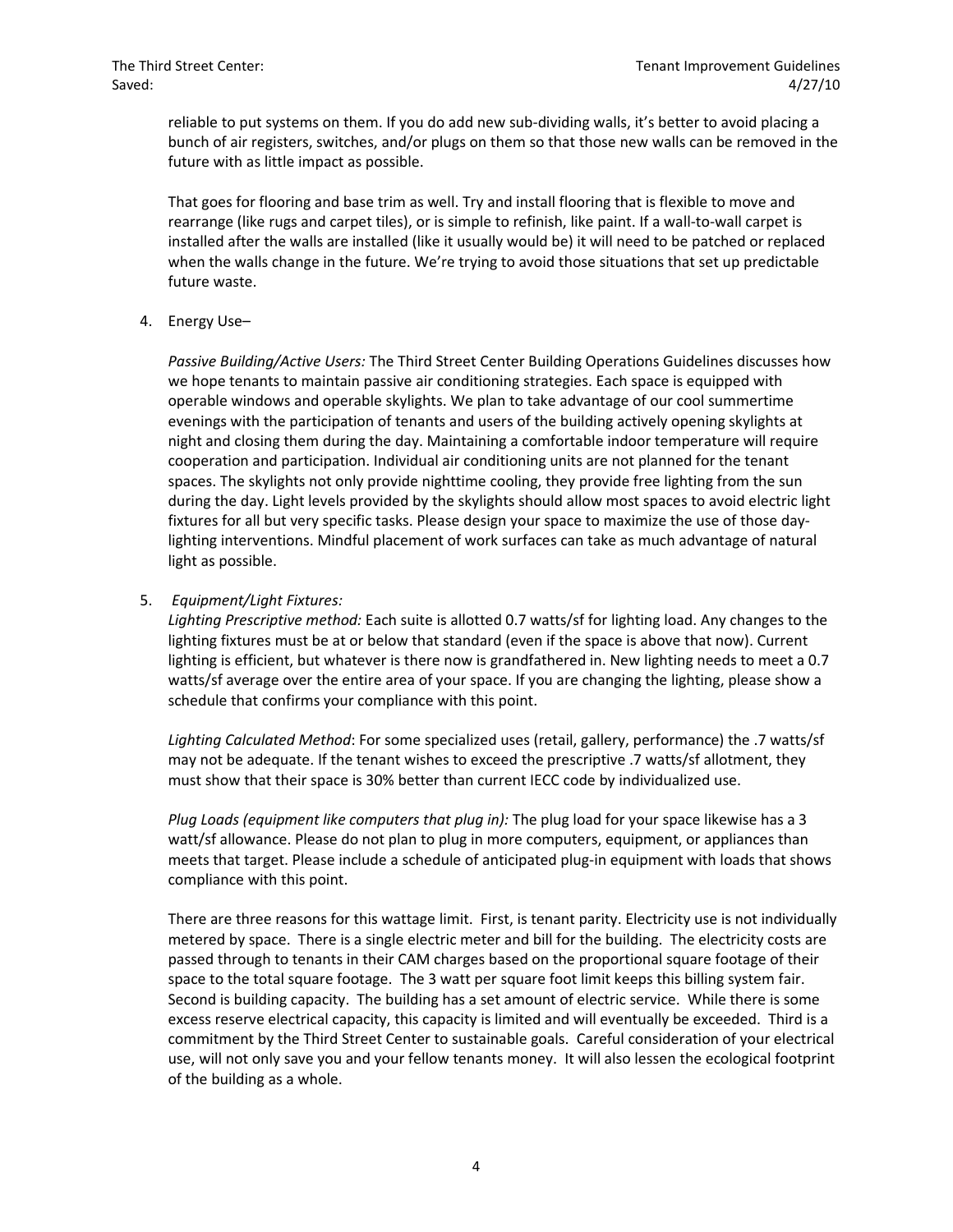If your use creates a demand for more wattage in lighting or in plug loads than is allowed, the Third Street Center may reserve the right to sub-meter your space to equitably account for higher energy consumption or charge the tenant a greater portion of the electricity bill. If you go above the above watt limits, there is likely not enough power capacity currently in your space. There is some capacity at panels spread throughout the building, but it would be the tenant responsibility and cost to physically pull additional wires from the nearest panel to your space.

Any new line voltage wiring must be in conduit or MC cable. Aluminum or copper wiring is acceptable.

Note that the majority of the existing electric lines in the "round room" portion of The Third Street Center are cast into the slab. Work on electric systems in these areas may require the tenant to tear into and repair the existing concrete slab.

Low energy use fixtures, equipment, and appliances are important to reducing our loads and help keep our energy costs down. Please consider laptops, E-star office equipment, and controls that will help your office to help keep loads low as possible. Please set up switches so that your whole suite, or at least whole workstations can be shut down with one flip of a switch. Please consult with the building architect, or with your own architect, to strategize on how to keep those loads down both by habits and architectural moves. Individual kitchenettes in tenant spaces are discouraged. The Third Street Center has provided 2 breakrooms to encourage joint use of kitchen features. This will help keep energy consumption low and foster community. If you must have a kitchenette in your space, you are required to furnish it with E-star appliances. Coffee or teapots must either have no hotplate or turn off automatically after 2 hours. No old donated equipment that is lesser than E-star standards is allowed.

- 6. *Windows/Doors:* The TSC architect has specified replacement windows and replacement doors that are a long term strategy for the building. Although the building windows and doors are not planned for replacement right away, if a tenant wishes to replace (at their own expense) they must use the building specified doors and windows to do so. Adding new windows and doors will be reviewed on a case-by-case basis. New windows and doors will also need to meet the TSC architect specified standard for the building as a whole. See Appendix A- Specifications
- 7. Ventilation: All of the spaces currently meet code requirements for ventilation. If you add walls or air moving equipment to the space, you will need to ensure that the spaces still meet code. Ventilation needs can be met with natural or mechanical ventilation. Ask your architect or the building architect for more information.
- 8. Exhaust: The Third Street Center is dynamic building with many uses under one roof. Some of these uses may produce fumes and smells that can affect the whole building health and environment. While these uses are welcome, added steps will need to be taken to ensure the building health is maintained. The Third Street Center is using ASHRAE 62.1 code as a guide to special uses and exhaust requirements.. If you are engaged in one of these uses, the Third Street Center requires that you add mechanical exhaust per ASHRAE 62.1. These uses are:

Art uses that include solvents, aerosols, or dust Auto Repair Rooms or similar Barber Shop Beauty and nail salon Darkrooms Kitchens Locker room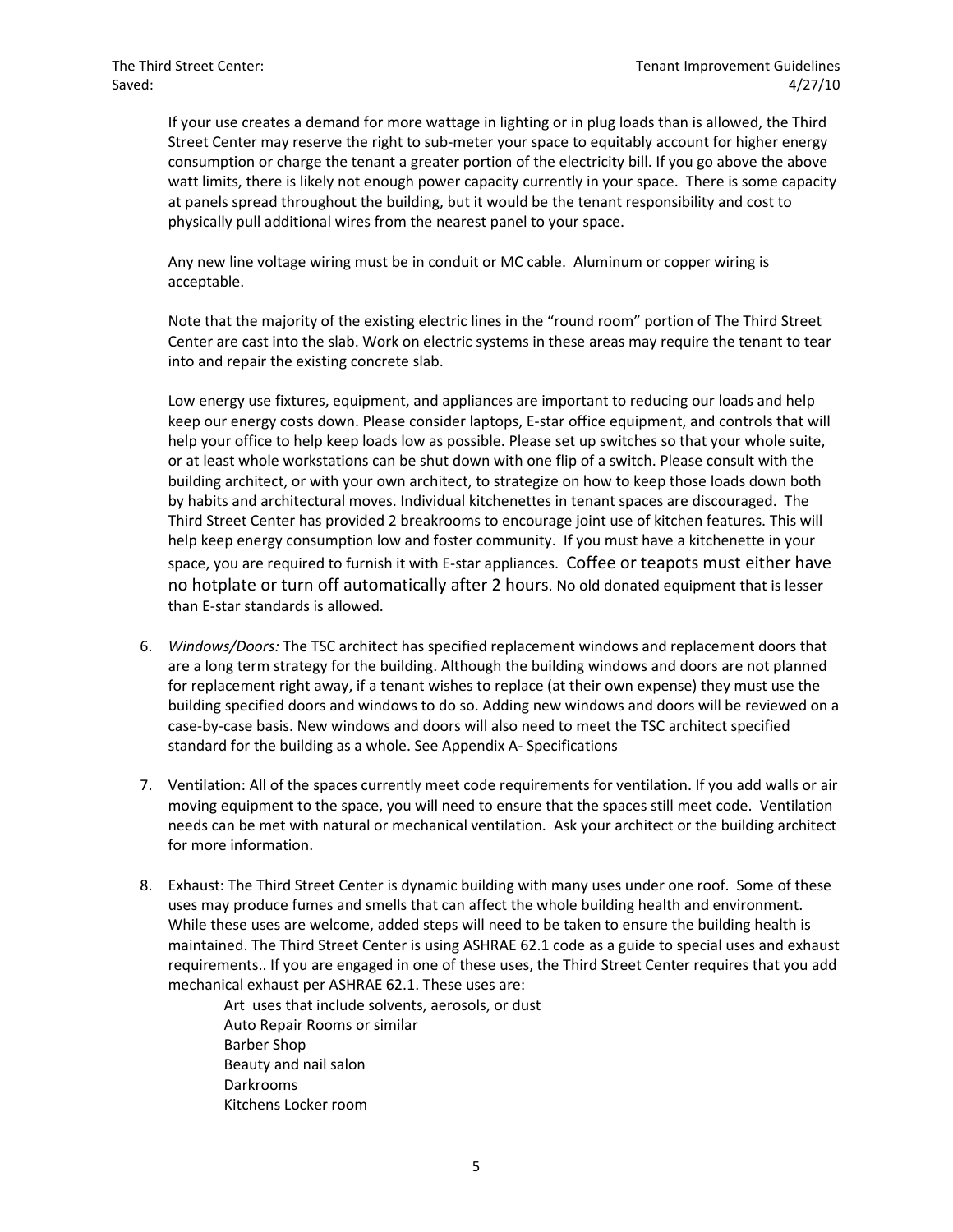Dressing room Janitor, trash, recycle Pet shops Copy or printing room Toilets Woodwork shop/classroom

If you add one of these specialty uses to your space, you must provide mechanical ventilation per ASHRAE 62.1 ventilation for acceptable indoor air quality standard table 6.4.

9. Materials –

*Code Requirements:* By code, any non-textile materials attached to the ceiling or walls in tenant spaces must be a minimum of Class C (flame spread of 76-200 or lower and smoke developed of 0- 450). Any textile materials attached to wall or ceiling must be Class A Flame Spread (0-25) and must be protected by fire sprinklers. This precludes any textile wall or ceiling coverings in the Gym.

*Healthy Materials:* Healthy materials avoid toxic elements. We request that all finishes, including carpet, paints, sealers, and adhesives comply with the requirements that are set by the LEED for Commercial Interiors (LEED-CI), Indoor Environmental Quality (IEQ) credits 4.1 through 4.5. For ease, the standards for each point are listed in Appendix B, materials.

Credit 4.1 Low-Emitting materials—Adhesives and Sealants Credit 4.2 Low-Emitting materials—Paints and Coatings Credit 4.3 Low-Emitting materials—Flooring Systems Credit 4.4 Low-Emitting materials—Composite Wood and Agrifiber Products Credit 4.5 Low-Emitting materials—Systems Furniture and Seating

The LEED system is available as a free download from the web at http://www.usgbc.org.

In addition to the compliance guidelines above, we ask that our tenants avoid the following materials that we have identified in the following "red list". These materials are toxic and cause known health issues. Compliance with the LEED points is our mandatory standard. Avoidance of red list items is voluntary.

| <b>Red List material:</b>       | Trade names and places to find:                                                                                                                        |
|---------------------------------|--------------------------------------------------------------------------------------------------------------------------------------------------------|
| Formaldehyde                    | Uerea and phenol. Adhesives (such as in plywood), polyurethane<br>paints, carpeting, foams, insulation, molded products, crease<br>resistant textiles. |
| Halogenated flame<br>retardants | Brominated flame retardants (many types), found in: plastics,<br>electronics, foams, textiles, paints and coatings                                     |
| <b>PVC</b>                      | Vinyl siding, window profiles, pipe, plumbing, conduit. (Granted<br>exception if mandated by code) (JD) flooring                                       |
| Mercury                         | Thermometers, barometers, batteries, fluorescent bulbs, neon<br>signs, mercury switches, mercury vapor lamps. (Low mercury                             |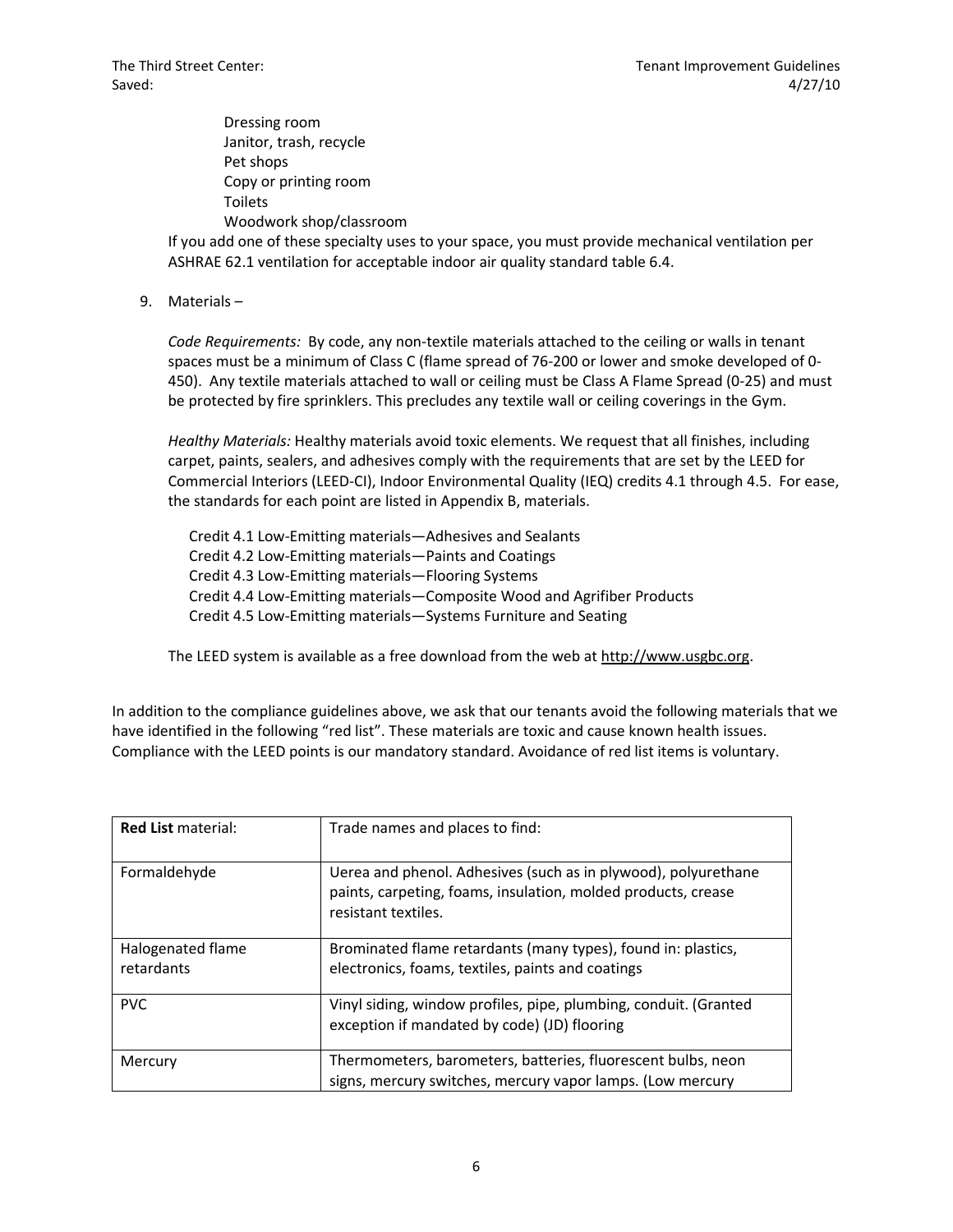|                                                                 | fluorescent lighting granted an exception)                                                                                           |
|-----------------------------------------------------------------|--------------------------------------------------------------------------------------------------------------------------------------|
| CFC's, HCFC's                                                   | Freon, refrigerants, refrigeration equipment                                                                                         |
| Neoprene (chloroprene                                           | Weather-stripping, Gaskets, hoses, corrosion resistant coatings.                                                                     |
| Cadmium                                                         | Plastics, batteries.                                                                                                                 |
| Chlorinated Polyethylene<br>and Chlorosulfonated<br>Polyethlene | Roofing. Hypalon.                                                                                                                    |
| Wood treatments, Creosote<br>Arsenic or<br>Pentachlorophenol    | Wood products.                                                                                                                       |
| Lead                                                            | Lead acid batteries, solder, pewter, alloys. (Exception for solder and<br>grid-tied solar batter systems)                            |
| Phthalates                                                      | Many trade names. Adhesives and glues, plastics, paints, inks,<br>coatings, textiles, pigments, caulk, shower curtains, electronics. |
| <b>Petrochemical Fertilizers</b><br>and Pesticides              | Landscape and maintenance plans.                                                                                                     |

*Building Color Identity:* When painting, please bear in mind that common elements of the building have been painted in one unified design. The interior windows on the hallway or on the exterior walls may not be repainted in a tenant selected color. The window frames can be seen through the glass, and need to remain the same color on both sides, as intended by the unified color design. Especially the deep window frames of the long hall interior windows. They need to remain the building color. Likewise, the common area side of doors can only be repainted in common area colors.

10. Carbon footprint –

Construction causes pollution no matter how much we try to "build green". That pollution amount is called a "carbon footprint" for a project. The footprint is caused by extracting raw materials, manufacturing them, shipping them around, and installing them into your new office build-out. The Third Street Center encourages tenants to build efficiently for minimal impact.

Also – consider quantifying and purchasing a carbon offset to do something positive to counteract that pollution. Carbon offsets pool funds towards cleaning up excess carbon, creating clean energy, and generally restoring the environment. Carbon offset funds all do something a little different, but the general idea is to do something restorative for the ecology. The approximate cost of a carbon offset for 1000 sf of construction is ~\$900 as of April, 2009. That's the average size of a construction project for TSC, and your project will be plus or minus that amount by a bit.

If you can, consider adding  $\sim$  \$900 to your budget.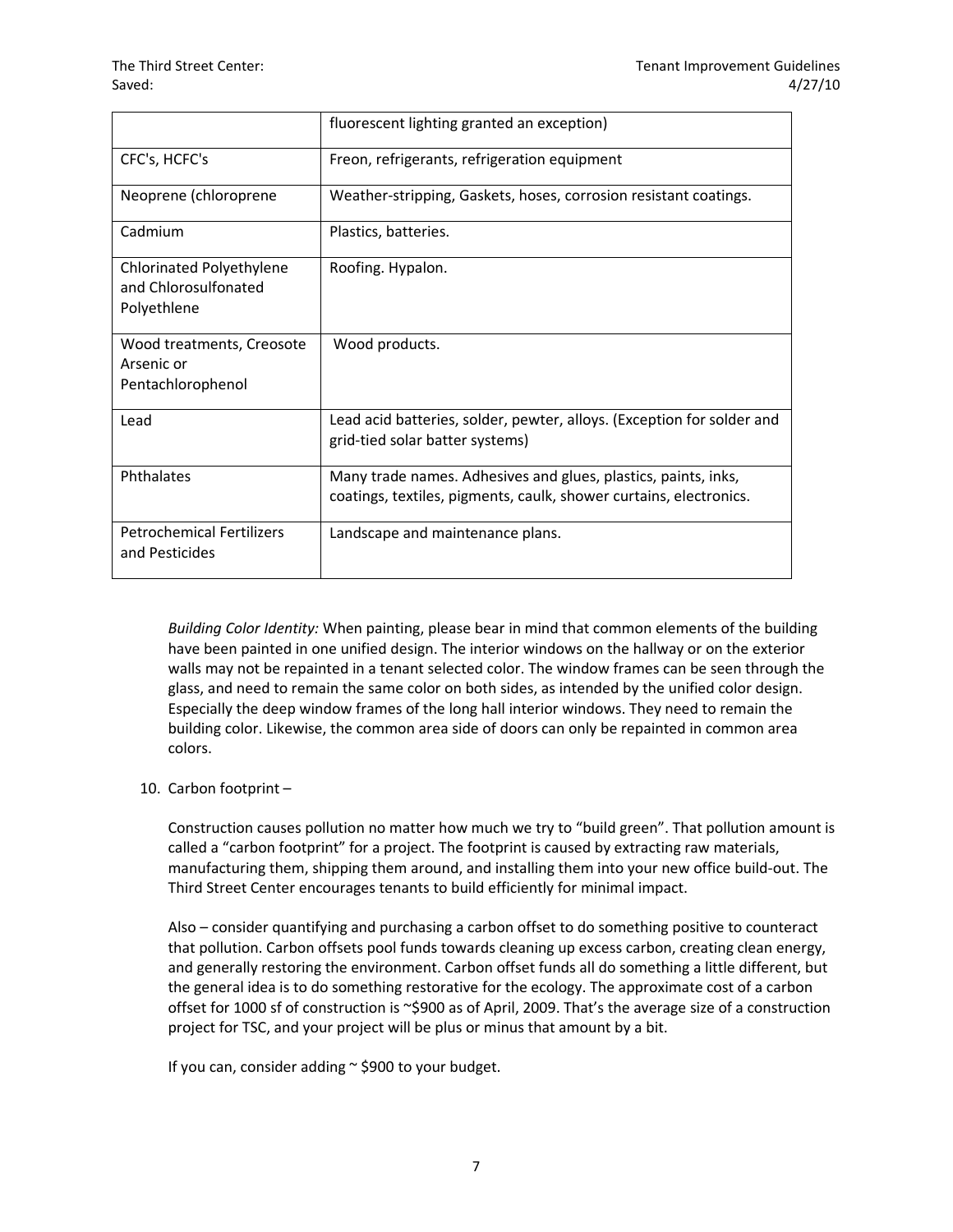See: www.buildcarbonneutral.org for more info on how to quantify and purchase a carbon offset.

11. Forest Stewardship –

TSC projects will use FSC certified wood for framing and finish wood materials. Your contractor and/or lumber supplier will be able to help you find and source lumber that meets this Forest Stewardship Council requirement. FSC wood protects our forests for future generations and costs marginally more than traditional lumber with prices dropping all the time. (For example Valley Lumber has FSC products available and additional suppliers are increasingly stocking FSC wood).

# 12. Local Sourcing –

Local materials are better for the environment. Local sourcing avoids pollution generated in shipping and supports our local economy. It also regionalizes construction materials, all of which contributes to general sustainability of our region – economically and environmentally. Please consult the building architect for ideas on locally made construction materials.

# 13. Waste management–

Please do not use the Third Street Center dumpsters or recycling room for tenant improvement generated waste. Waste and recycling materials from your improvement project should be handled by the general contractor overseeing the work.

LEED-CI Materials and Resources credit 2.0 - construction site waste management is the TSC standard for waste management, at strictest level available in the LEED system. Although the LEED system gives 1 point for 50% waste diversion, we're not counting points. TSC requires 75% waste diversion, the 2 point LEED credit. Pertinent text from the LEED-CI system:

*Recycle and/or salvage nonhazardous construction and demolition debris. Develop and implement a construction waste management plan that, at a minimum, identifies the materials to be diverted from disposal and whether the materials will be sorted on-site or comingled. Calculations can be done by weight or volume, but must be consistent throughout. The minimum percentage debris to be recycled or salvaged is 75%.* 

# 14. Water use –

Internal bathrooms or added sinks for tenants will be reviewed on a case-by-case basis, and include code implication for accessibility and safety. Fixtures will be high-efficient water use fixtures per the building architect recommendation. See Appendix A- Specifications. Not all suites have the ability to install an internal bathroom or added sink due to our current sewer arrangement, please consult with the building architect if you wish to add a private bathroom in your suite.

At your exterior garden (if your suite includes one) please plant for xeriscape. Watering for set-up and rooting is allowed, but a long-term design should be zero-irrigation dependant. Gardeners must design with low water use plantings in their entry gardens and interior plants. There are many local and regional resources for xeriscape ideas. On the web, Colorado State University provides a list of xeriscape plant ideas called *PlantTalk* at: http://www.ext.colostate.edu/ptlk/1907.html.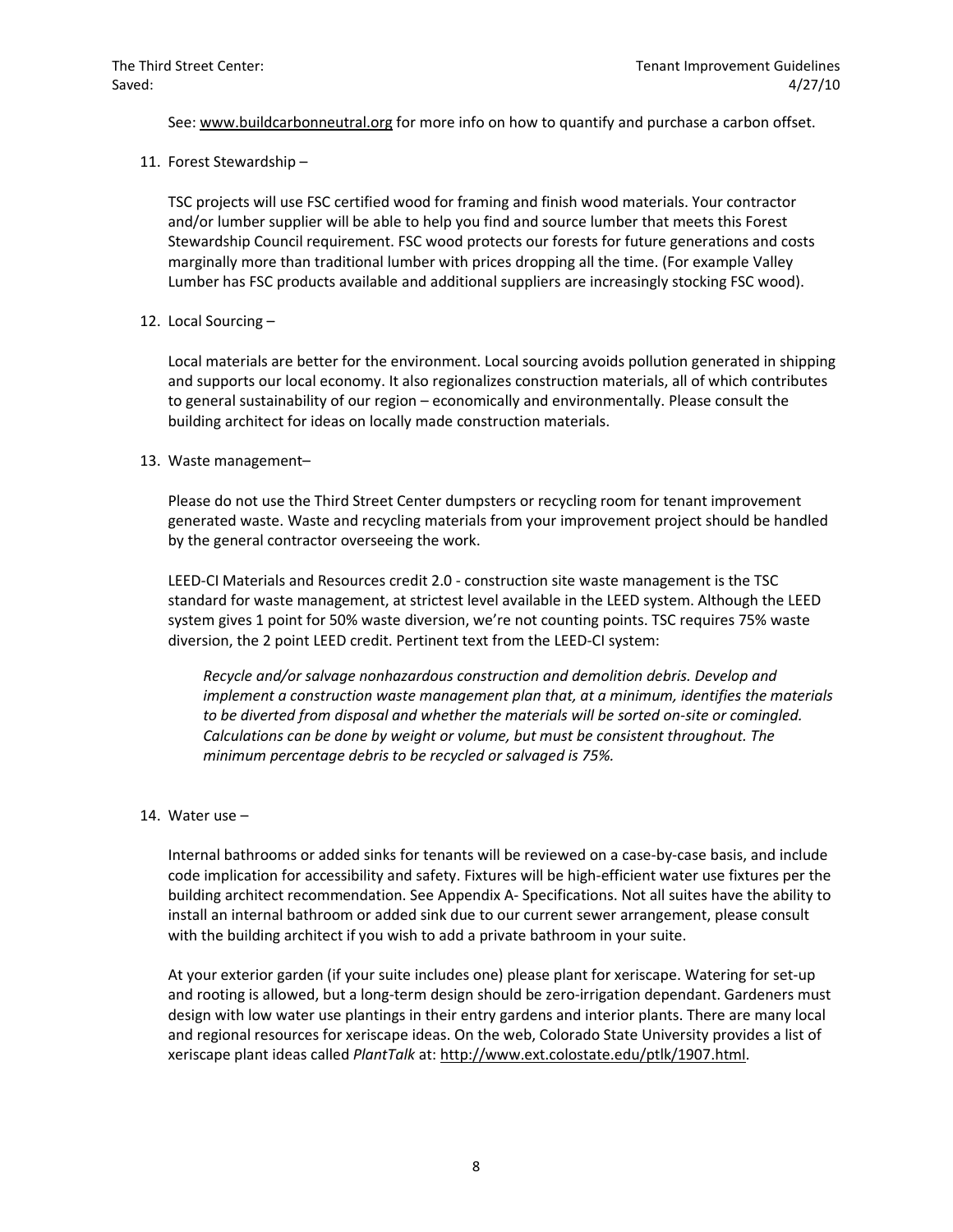15. Signage-

Tenants may not install additional signage beyond the signage provided by Third Street Center. Third Street Center provides signage and individual tenants may not add additional signage that jeopardizes compliance with that code. Interior suites each have a suite identification sign.

Please use the provided interior and exterior signage.

Tenants may install personalized signage inside of their suites only, visible through the glass.

16. Roof work-

Work to the building roof can only be undertaken in a way such that tenants don't void the building's existing roof warranty. Any new roof penetrations will need to be checked with the building architect and the original roofer, and may require tenants to employ the original roofer for improvement work. New skylights, moving existing skylights, new vents, new ducts, and new rooftop equipment will be reviewed on a case-by-case basis. The roof is space constrained with solar electric systems, vents, equipment, and existing skylights, so there are limitations. Additionally, the roof of the round building has special asbestos containing materials procedures. New skylights or moved skylights require consultation with a structural engineer and the building architect, and the specification for the actual skylight will be decided by the building architect.

17. Ducts and Vents- If a tenant chooses to remove an existing plumbing fixture or exhaust fan, the plumbing vent pipes and vent ducts through the roof of side wall must be capped and insulated. Plumbing vents and HVAC ducts are to be capped on the roof side with a removable compatible material cap. (ABS for plumbing vents and sheet metal for HVAC ducts) They are to be stuffed with removable batt insulation of an R value equal to the surrounding roof in the same plane as the roof. It is up to the tenant how they cap or finish vents and ducts within their space. The purpose for retaining the vent and duct penetration through the roof is to minimize the need for roof patching and to allow future flexibility and re-use of these penetrations as tenants more or remodel. See item 16, Roof Work, for more information. See Appendix A- specifications for R values.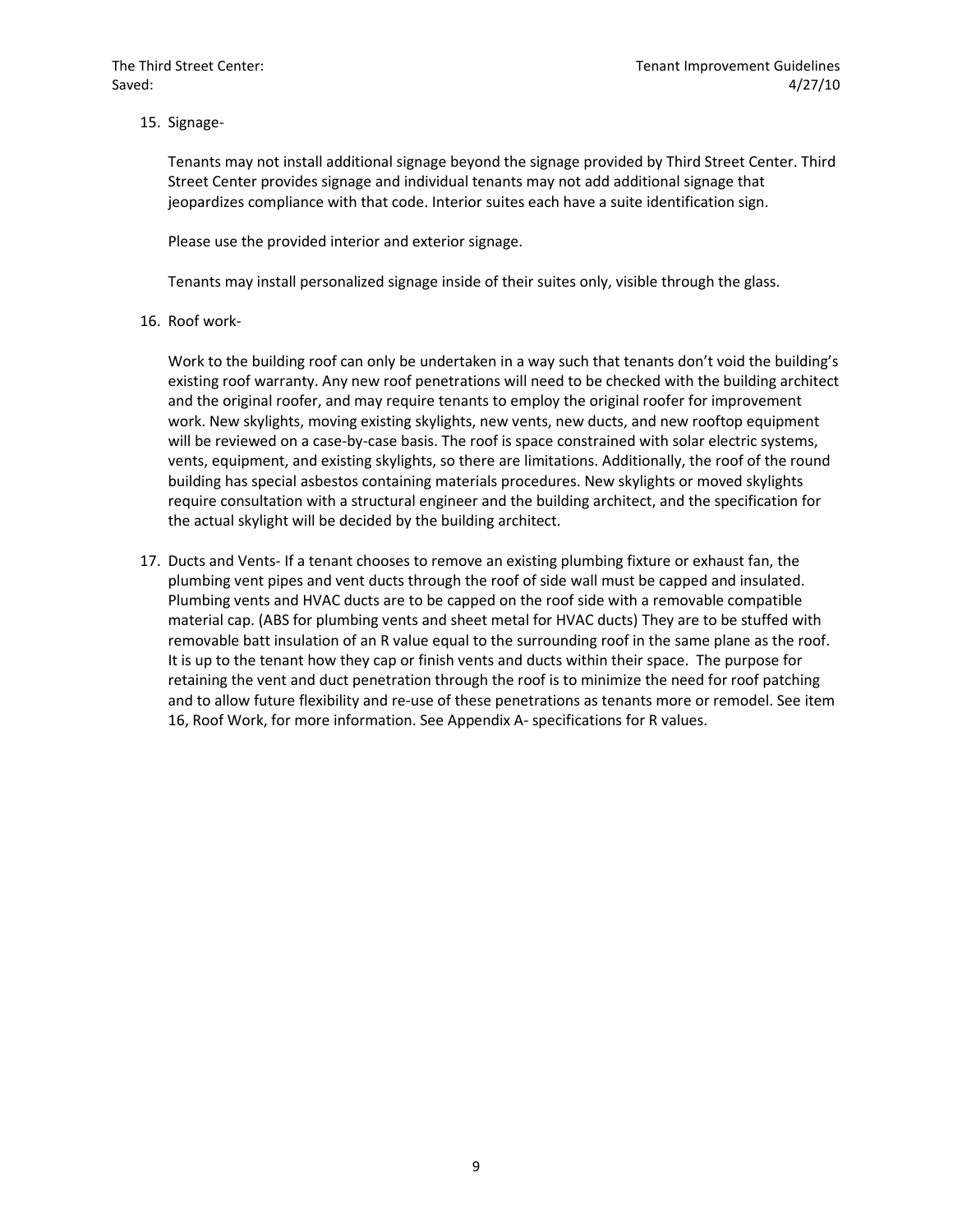### Frequently Asked Questions:

# 1. *Can I add a window?*

New windows will be reviewed on a case-by-case basis. New windows require consultation with a structural engineer and the building architect, and the specification for the actual window must be the building standard provided in the appendix specifications to this document, and asbestos abatement may be required.

# 2. *Can I paint the floor?*

Yes, but the paint needs to meet the materials requirements given in the design guidelines included here.

# 3. *Can I put a door in between two suites?*

Changes to the existing building walls will be reviewed on a case-by-case basis. New openings require consultation with a structural engineer and the building architect. The specification for the actual door must be the building standard provided in the appendix specifications to this document, and asbestos abatement may be required..

# 4. *Can I add a skylight?*

Only if you don't void our roof warranty. Skylights will need to be checked with the building architect and original roofer, and may require you to employ the original roofer for your improvement work. New skylights will be reviewed on a case-by-case basis. The roof is space constrained with solar energy systems and existing skylights, so there are limitations. Additionally, the roof of the round building has special asbestos containing materials procedures. New skylights require consultation with a structural engineer and the building architect, and the specification for the actual skylight must be the building standard provided in the appendix specifications to this document, and asbestos abatement may be required.

#### 5. *Can I move a skylight?*

Only if you don't void our roof warranty. Skylights will need to be checked with the building architect and original roofer, and may require you to employ the original roofer for your improvement work. Changes to skylights will be reviewed on a case-by-case basis. The roof is space constrained with solar energy systems and existing skylights, so there are limitations. Additionally, the roof of the round building has special asbestos containing materials procedures. Skylight changes require consultation with a structural engineer and the building architect, and the specification for the actua*l skylight* must be the building standard provided in the appendix specifications to this document, and asbestos abatement may be required.

#### 6. *Can I drill holes in the walls?*

Consult the Asbestos O&M plan. Some suites in the building contain drywall that contains asbestos. Holes must follow asbestos O&M procedures.

# 7. *Can I remove the chalkboards/whiteboards/pin-up boards?*

Yes, but tenants must remove and dispose the boards properly at their own expense. Also note that some boards are glued to asbestos containing walls and will need to be removed by a professional asbestos abatement contractor. For example, the pin-up boards in the long hall are glued to drywall with asbestos containing joint compound. Removing those particular boards requires abatement. Storage is not provided by TSC, although check with the ED for special requests.

# 8. *Can I plant a garden?*

Some suites have a garden area outside the door that is available for no-irrigation planting. Not all suites *have this "front porch" garden, although TS*C is looking into community gardens for the long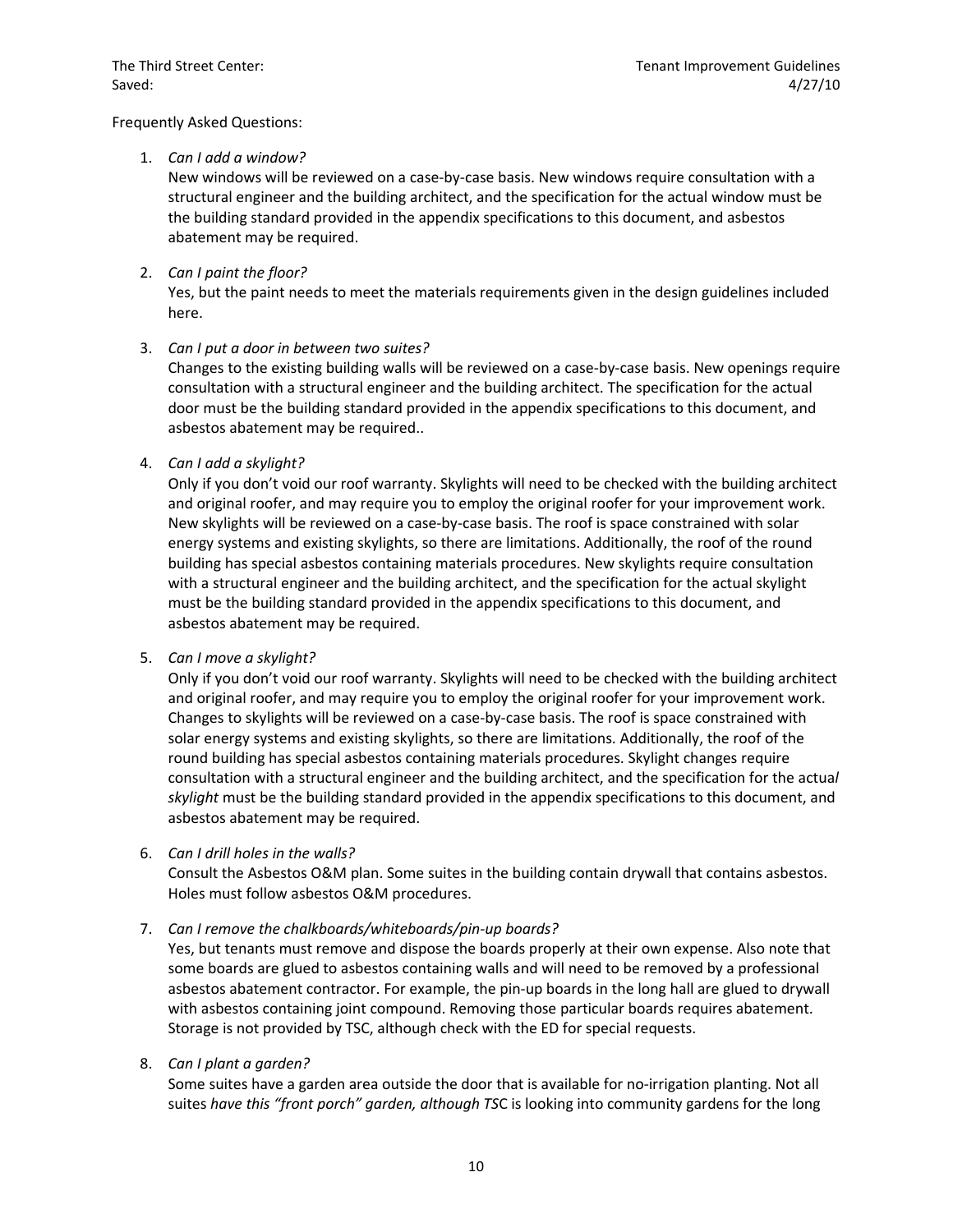term site plans. That option will depend on long term development of the land around the Third Street Center, and we really don't know the future plans for the surrounding site.

9. *Can I repaint the walls?* 

Yes, but the paint needs to meet the materials requirements given in the design guidelines included here.

10. *Can I remove the cubbies or casework?* 

Yes, but tenants must remove and dispose properly at their own expense. The wall behind and the floor below the cubbies must be patched and finished to match the surrounding areas of the suite. The floors underneath the cubbies are generally unfinished concrete. The walls behind the cubbies are generally unfinished drywall that is asbestos containing (although you should check your suite number to make sure). Just removing the cubbies does not require asbestos abatement, but refinishing the wall may require abatement if the refinishing is done in a way that disturbs the joint compound. The disposal of the cubbies must be done at the tenant's expense, and must meet the construction waste management requirements given in the design guidelines.

- 11. *Can I make alterations to the cubbies or casework?*  On a case-by-case basis in consultation with the ED.
- 12. *Can I replace the existing exterior door or windows?* Replacement windows and doors will be specified by the building architect. Replacement, at tenant expense, can be done following those building specifications. See Appendix A-Specifications
- 13. *Can I install an air conditioner?*  No. Only passive cooling is allowed and is described in the Building Operations Guidelines.
- 14. *Can I put in new appliances?* In consultation with the building architect and if the total plug load stays within the allowed maximum. Energy star appliances are strongly recommended.
- 15. *Can I replace carpet?*

Yes, but the carpet needs to meet the materials requirements given in the design guidelines included here.

16. *Can I add a wall?*

Yes, but partial height walls work better with the existing systems of the building. Full height walls will be reviewed on a case-by-case basis.

17. *Can I block or disable a door?*

While this is discouraged, it is possible IF that door is not needed for code required exiting. Doors should not be permanently removed. Their hardware is to be modified to be locked. The building architect or town code official may require you to add signage or other elements if it is in anyway unclear to a typical building user that this door can no longer be used as an exit in case of an emergency.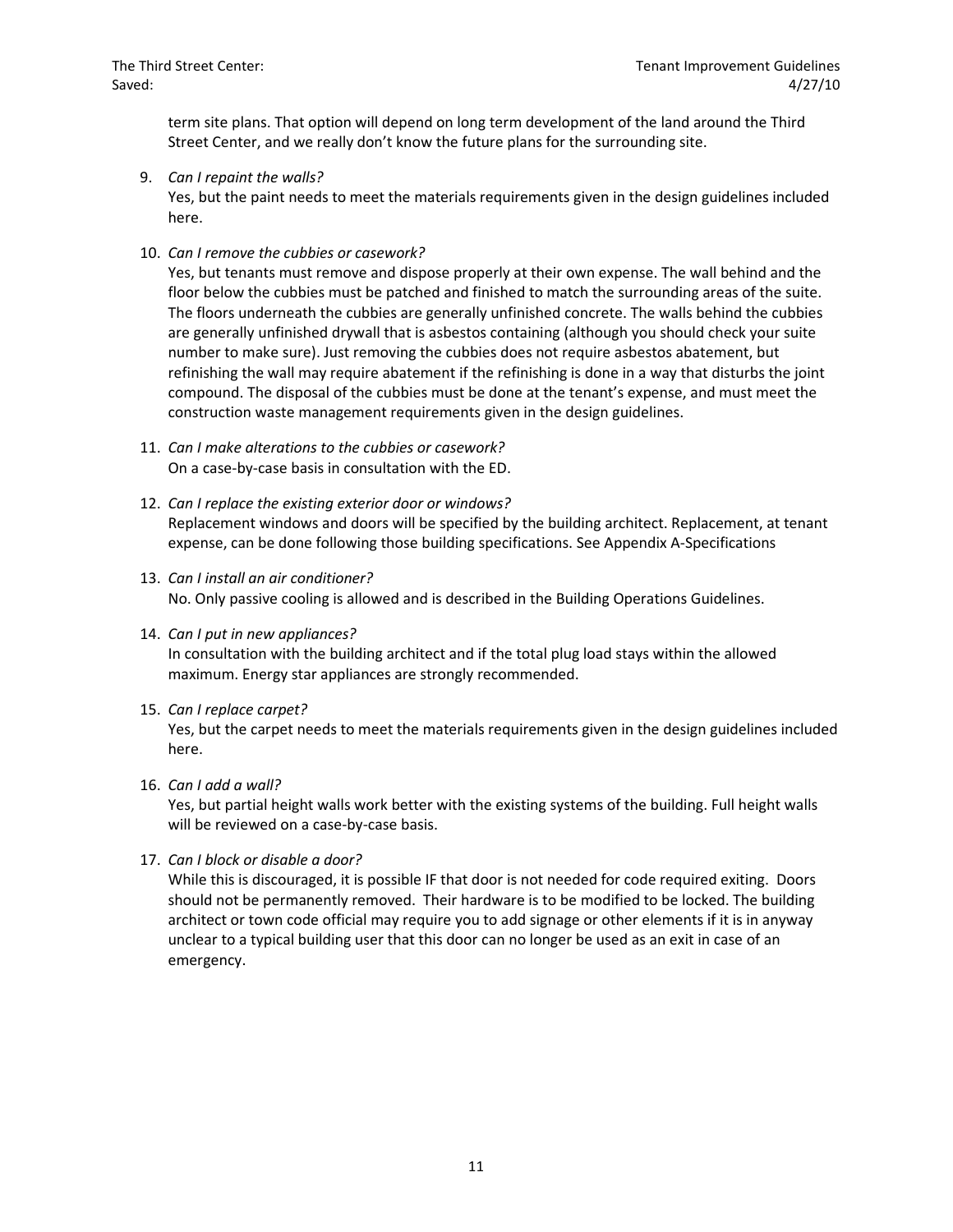

# TENANT IMPROVEMENT GUIDLELINES

APPENDIX A-SPECIFICATIONS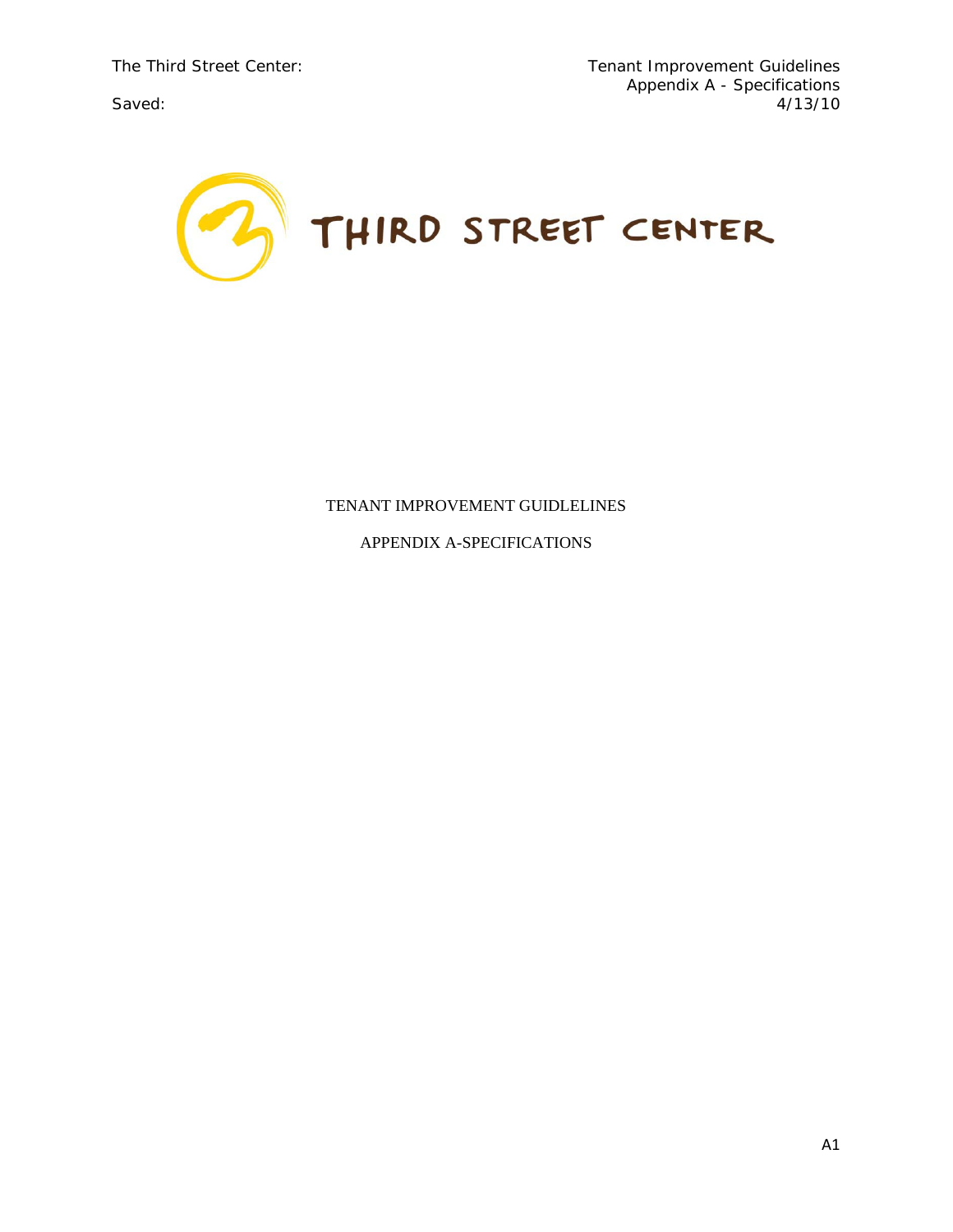# **Plumbing Fixtures**

| Toilet:                                  | "Toto" CT705EN(G) or Sim.                       |            |                                                               |  |
|------------------------------------------|-------------------------------------------------|------------|---------------------------------------------------------------|--|
|                                          | Description:                                    |            | 1.28 GPF w/ high efficiency flushometer valve                 |  |
|                                          | Color:                                          | #01 Cotton |                                                               |  |
| <b>HC</b> Toilet                         | "Toto" CT705ELN(G) or Sim.                      |            |                                                               |  |
|                                          | Description:                                    |            | ADA Toilet, 1.28 GPF w/ high efficiency flushometer valve     |  |
|                                          | Color:                                          | #01 Cotton |                                                               |  |
| <b>Sink Faucet</b>                       | "Toto" TEL3LSC-10                               |            |                                                               |  |
|                                          | Description:                                    |            | Self-Generating EcoPower system sensor faucet, Low-Flow (0.5  |  |
|                                          |                                                 |            | gpm), standard spout.                                         |  |
|                                          | Color:                                          | metallic   |                                                               |  |
| <b>Waterless Urinal:</b>                 |                                                 |            | "Waterless Co." Kalahari #2003                                |  |
|                                          | Description:                                    |            | Wall hung waterless urinal                                    |  |
|                                          | Color:                                          |            | Sanitary White                                                |  |
| <b>Exit Signs and Emergency Lighting</b> |                                                 |            |                                                               |  |
|                                          | Exit Sign Only: "Dual-Lite" LX Series LXUGWE    |            |                                                               |  |
|                                          | Casing Color:                                   |            | White                                                         |  |
|                                          | Text Light Color:                               |            | Green                                                         |  |
|                                          | Power:                                          |            | Hardwire with battery back up                                 |  |
|                                          |                                                 |            | Exit Sign Emergency Light Combo: "Dual-Lite" LT Series LTUGW  |  |
|                                          | Casing Color:                                   |            | White                                                         |  |
|                                          | Text Light Color:                               |            | Green                                                         |  |
|                                          | Power:                                          |            | Hardwire with battery back up                                 |  |
|                                          |                                                 |            | Exit Sign Emergency Light Combo: "Dual-Lite" LT Series LTUGW3 |  |
|                                          | Casing Color:                                   |            | White                                                         |  |
|                                          | Text Light Color:                               |            | Green                                                         |  |
|                                          | Power:                                          |            | Hardwire with battery back up- this provides added            |  |
|                                          |                                                 |            | battery power for exterior emergency lighting                 |  |
|                                          | Emergency Light Only: "Dual-Lite" LZ Series LZ2 |            |                                                               |  |
|                                          | Casing Color:                                   |            | White                                                         |  |
|                                          | Power:                                          |            | Hardwire with battery back up                                 |  |
| Emergency Exterior Light:                |                                                 |            | "Dual-Lite" Remote Lighting Head OCRSB0605                    |  |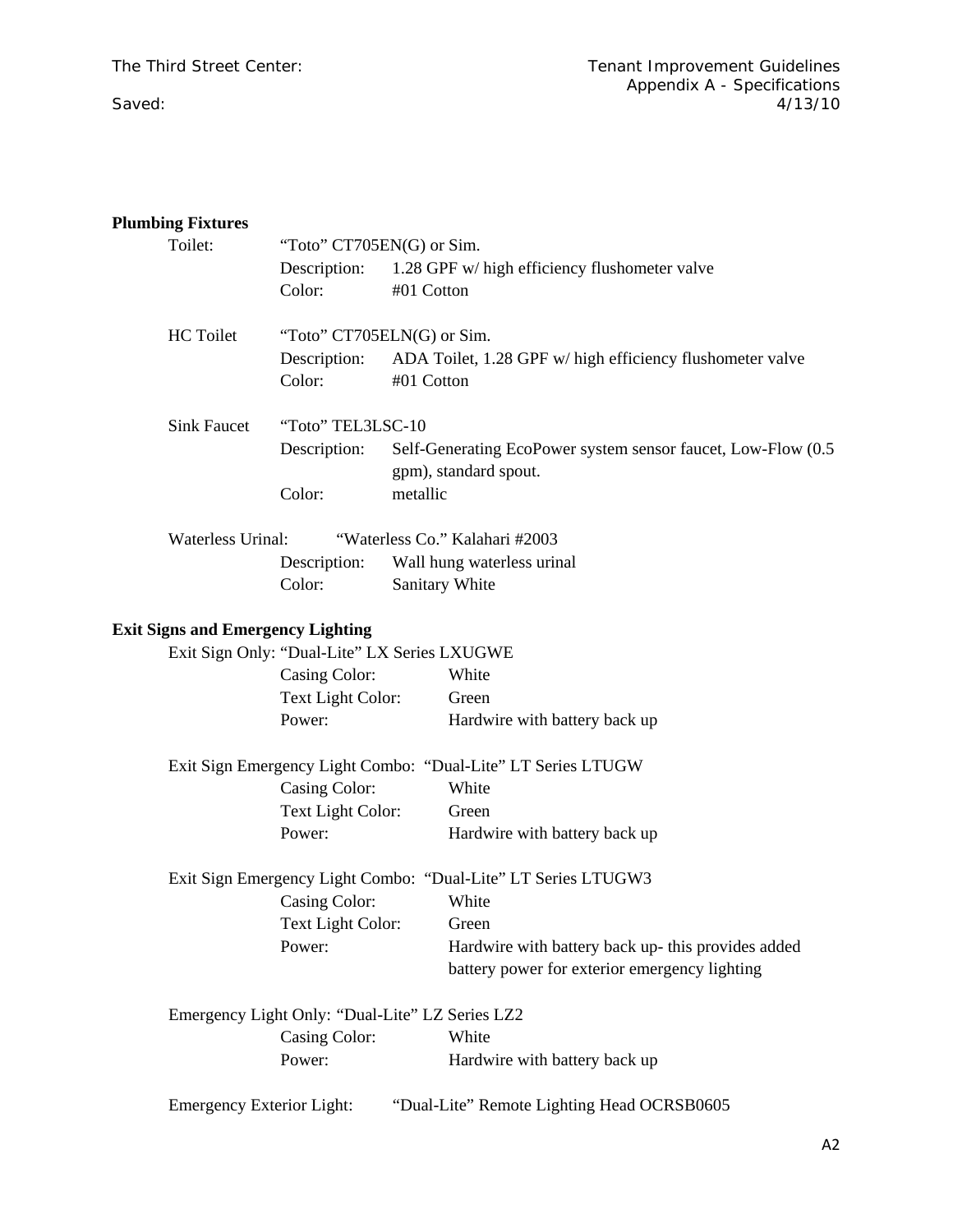Casing Color: Black

Power: Hardwire with link to interior battery back up

# **Exterior Windows and Doors**

| Windows:                       | Sierra Pacific Aluminum Clad exterior wood windows                   |                                                         |  |  |  |
|--------------------------------|----------------------------------------------------------------------|---------------------------------------------------------|--|--|--|
|                                | <b>Exterior Color:</b>                                               | Regal Brown 059                                         |  |  |  |
|                                | Exterior Color @ Quad: Bronze 024                                    |                                                         |  |  |  |
|                                | Wood:                                                                | Ponderosa Pine Interior, SFI certified wood             |  |  |  |
|                                | Glazing:                                                             | Double Pane, Low E                                      |  |  |  |
|                                |                                                                      | For north, east, and west facing units $-$ U of .35     |  |  |  |
|                                |                                                                      | max, SHGC of .35                                        |  |  |  |
|                                |                                                                      | For South units $- U$ of .35 max, SHGC of .7            |  |  |  |
|                                |                                                                      | *Note this specification for south glass may not        |  |  |  |
|                                |                                                                      | be available, consult with building architect           |  |  |  |
|                                | Operation: Operation preferred is single or double hung to match     |                                                         |  |  |  |
|                                | existing. Other operations to be reviewed on a case by case basis by |                                                         |  |  |  |
|                                | building architect                                                   |                                                         |  |  |  |
|                                | Contact:                                                             | http://www.sierrapacificwindows.com/                    |  |  |  |
| Skylights:                     | Sunoptics" Prismatic Triple Glazed w/thermal break                   |                                                         |  |  |  |
|                                | Shape:                                                               | Pyramid or double hip profiles preferred                |  |  |  |
|                                | Vent:                                                                | Venting preferred                                       |  |  |  |
|                                | Size:                                                                | Size per tenant                                         |  |  |  |
|                                | Louver:                                                              | Available for new or retrofit of existing (manual only) |  |  |  |
|                                | Contact:                                                             | http://www.sunoptics.com/                               |  |  |  |
|                                |                                                                      |                                                         |  |  |  |
| <b>Solar Tubes:</b>            |                                                                      | "Solatube" Brighten Up Series or SolaMaster Series      |  |  |  |
|                                | Size:                                                                | DSe 160 (10") or Des240 (14") orDs750 (21")             |  |  |  |
|                                | Diffuser:                                                            | Per tenant                                              |  |  |  |
|                                | Installation:                                                        | On curb with factory supplied no pitch flashing         |  |  |  |
|                                | Contact:                                                             | http://www.solatube.com                                 |  |  |  |
| <b>Exterior Doors at Quad:</b> |                                                                      | "Curries" 707 Door with Masonry Door Frame              |  |  |  |
|                                | Size:                                                                | Per tenant – mind masonry units                         |  |  |  |
|                                | Lite:                                                                | Full Light recommended                                  |  |  |  |
|                                | Color:                                                               | Exterior face to match other exterior doors             |  |  |  |
|                                |                                                                      |                                                         |  |  |  |
| Exterior Doors at Long Hall:   |                                                                      | "Curries" 707 Door with framing Door Frame              |  |  |  |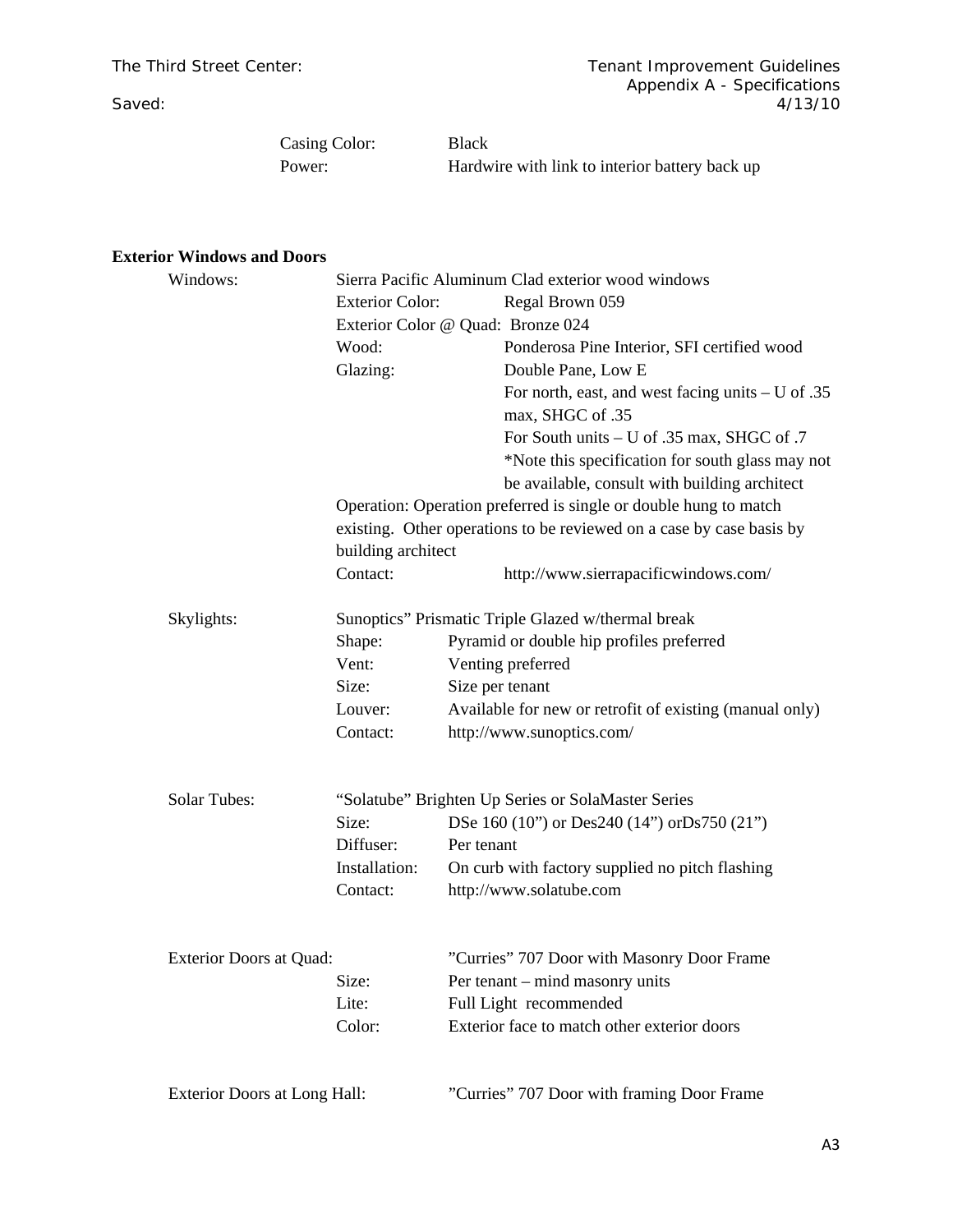|                              | Size:<br>Lite:                       | Per tenant<br>none recommended                                                                                                                       |
|------------------------------|--------------------------------------|------------------------------------------------------------------------------------------------------------------------------------------------------|
|                              | Color:                               | Exterior face to match other exterior doors                                                                                                          |
|                              | <b>Exterior Doors at Round Room:</b> | Custom wood door and frame to match existing                                                                                                         |
|                              | Size:                                | Width per tenant, match height of existing exterior doors                                                                                            |
|                              | Lite:                                | Full Lite recommended                                                                                                                                |
|                              | Color:                               | Exterior face to match other exterior doors                                                                                                          |
|                              |                                      | Interior Doors and Windows (on to public space or hall only, all others per tenant)                                                                  |
| Interior Window:             |                                      | Hollow Metal "Curries" or sim. to match existing                                                                                                     |
| Interior Window Round Room:  |                                      | Custom Wood to match existing                                                                                                                        |
| Interior Door at Quad        |                                      | "Curries" 707 Door with Masonry Door Frame                                                                                                           |
|                              | Size:                                | Per tenant – mind masonry units                                                                                                                      |
|                              | Lite:                                | Half lit to match existing                                                                                                                           |
|                              | Color:                               | Hall face to match other hall face doors                                                                                                             |
|                              |                                      | Interior Door at Long Hall and Entry Core: "VT Industries" Architectural Wood Door 5502                                                              |
|                              | Leaf:                                | Flush Wood Red Oak FSC materials                                                                                                                     |
|                              | Frame:                               | "Curries" or sim. Hollow metal                                                                                                                       |
|                              | Size:                                | Match existing                                                                                                                                       |
|                              | Lite:                                | Long Hall -None recommended in door, Transom to<br>match existing required, Entry core $\frac{1}{2}$ " lite in door to<br>match existing, no transom |
|                              | Color:                               | Hall door face stained to match other hall face doors,<br>hall door frame painted to match other hall door frames                                    |
| Interior Door at Round Room: |                                      | "VT Industries" Architectural Wood Door 5502                                                                                                         |
|                              | Leaf:                                | Flush Wood Red Oak FSC materials                                                                                                                     |
|                              | Frame:                               | Wood to match exisiting                                                                                                                              |
|                              | Size:                                | Match existing, mind masonry units                                                                                                                   |
|                              | Lite:                                | None recommended                                                                                                                                     |
|                              | Color:                               | Hall door face and frame stained to match other hall face                                                                                            |
|                              |                                      | doors.                                                                                                                                               |

**Door Hardware** (on doors to common hallway or exterior) fully interior doors are at tenant's discretion. All hall and exterior door hardware to be master keyed with building wide key system.

Interior and Exterior Doors (less than 100 occupants: "Corbin Russwin" ADA Lever Handle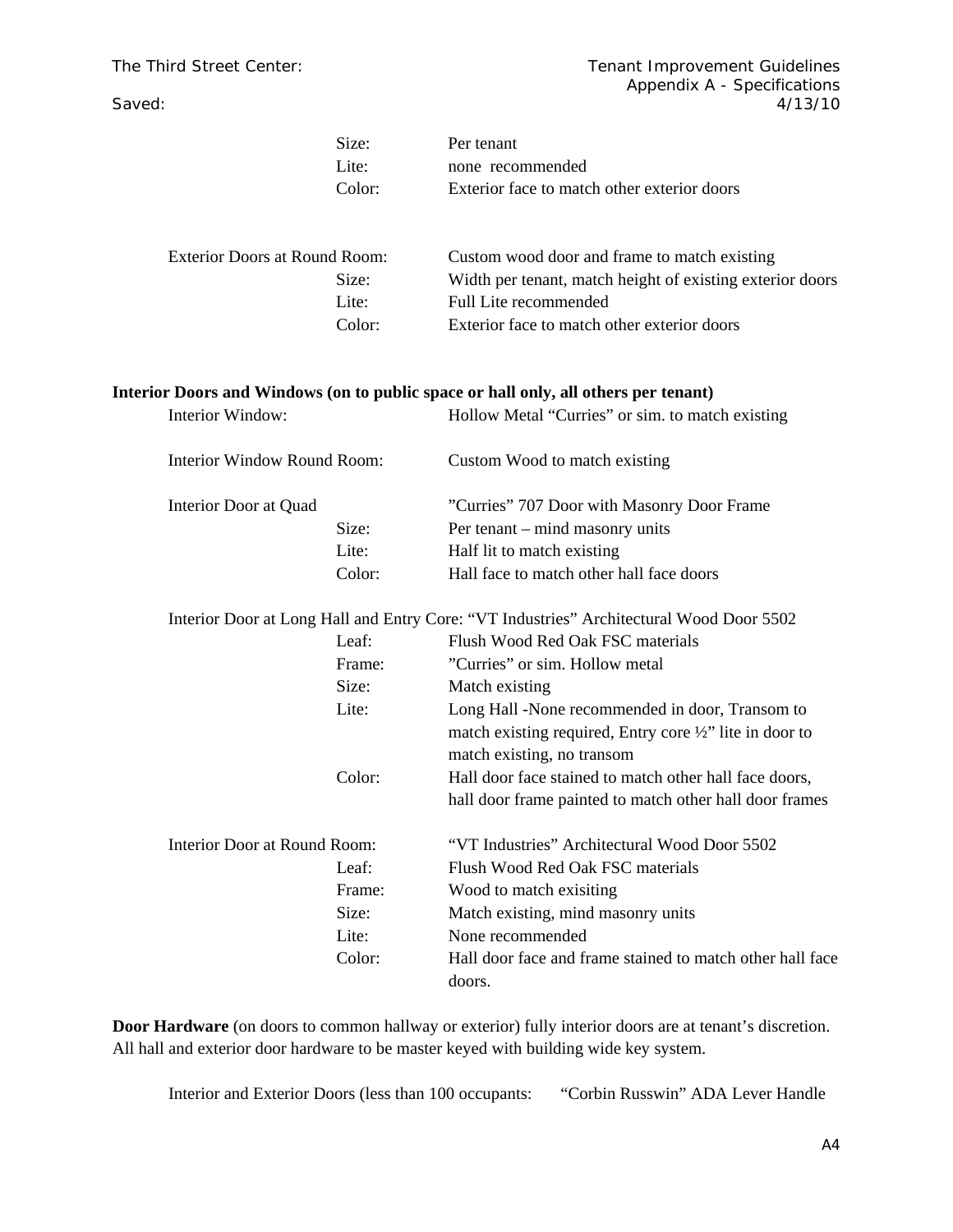| Number:                                                                  | CL3851                                                                 |
|--------------------------------------------------------------------------|------------------------------------------------------------------------|
| Handle Style:                                                            | Newport                                                                |
| Color:                                                                   | all except entry core to be satin chrome, at entry core<br>satin brass |
| Interior and Exterior Doors (over 100 occupants): "Corbin Russwin" Panic |                                                                        |
| Number:                                                                  | ED5200                                                                 |
| Color:                                                                   | all except entry core to be satin chrome, at entry core                |

satin brass

**Roof Insulation** (for plugging of plumbing vents and duct work)

| Long Hall-         | Current assembly varies from R19-R43 depending on tapper. 3" polyiso $+0$ "-6"<br>EPS all on top of roof deck (non vented)<br>New insulation pack to be R21 batt                                        |
|--------------------|---------------------------------------------------------------------------------------------------------------------------------------------------------------------------------------------------------|
| Quad -             | Current assembly is R30. 3" polyiso $+ 2$ " EPS all on top of roof deck (non<br>vented)<br>New insulation pack to be R30 batt                                                                           |
|                    | Old Cafeteria- Current assembly is R25 6" EPS on top of roof deck (non vented)<br>New insulation pack to be R26 batt                                                                                    |
|                    | Gym-Current assembly is R 21.3" polyiso all on top of roof deck (non-insulated)<br>New insulation pack to be R 21 batt.                                                                                 |
| <b>Entry Core-</b> | Current assembly is R32. 12" of batt insulation under roof deck<br>New insulation pack to be R32 batt                                                                                                   |
|                    | Round Room - Current Assembly is R42 . 9.25" batt insulation under roof deck, 2.75" polyiso<br>above roof deck, $0$ "=11" EPS above roof deck (not included in clac).<br>New insulation pack to be R42. |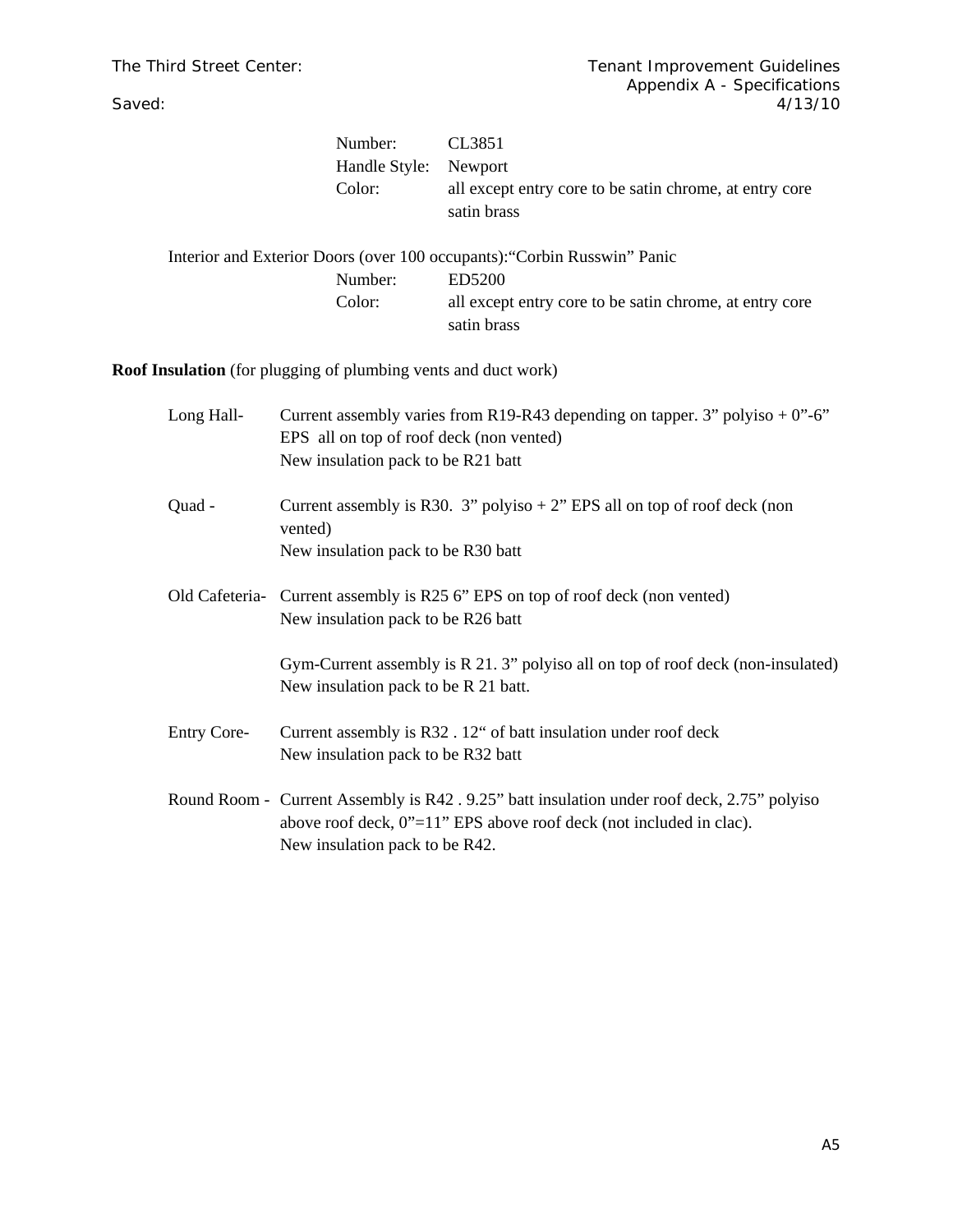

# TENANT IMPROVEMENT GUIDELINES

APPENDIX B-MATERIALS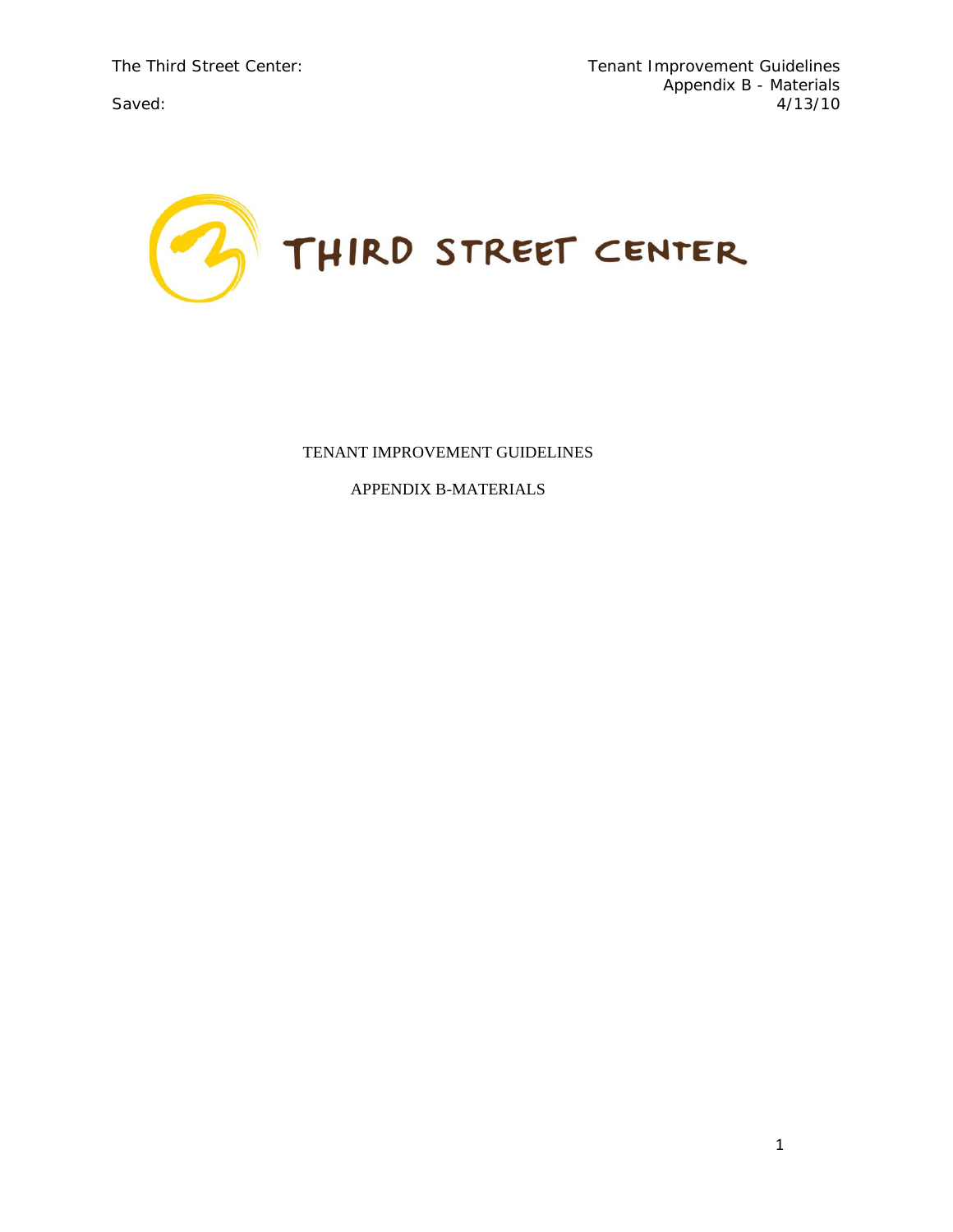# **Credit 4.1 Low-Emitting materials—Adhesives and Sealants**

Adhesives, sealants and sealant primers ( South Coast Air Quality Management District(SCAQMD) Rule 1168). Volatile organic compound (VOC) limits listed in the table below were effective July 1, 2005 with a rule amendment date of January 7, 2005.

| <b>Architectural Applications</b>      | <b>VOC Limit</b> | <b>Specialty Applications</b>             | <b>VOC Limit</b> |
|----------------------------------------|------------------|-------------------------------------------|------------------|
|                                        | $(g/L$ less      |                                           | $(g/L$ less      |
|                                        | water)           |                                           | water)           |
| Indoor carpet adhesives                | 50               | PVC welding                               | 510              |
| Carpet pad adhesives                   | 50               | <b>CPVC</b> welding                       | 490              |
| Wood flooring adhesives                | 100              | ABS welding                               | 325              |
| Rubber floor adhesives                 | 60               | Plastic cement welding                    | 250              |
| Subfloor adhesives                     | 50               | Adhesive primer for plastic               | 550              |
| Ceramic tile adhesives                 | 65               | Contact adhesive                          | 80               |
| VCT and asphalt adhesives              | 50               | Special purpose contact<br>adhesive       | 250              |
| Drywall and panel adhesives            | 50               | Structural wood member<br>adhesive        | 140              |
| Cove base adhesives                    | 50               | Sheet applied rubber lining<br>operations | 850              |
| Multipurpose construction<br>adhesives | 70               | Top and trim adhesive                     | 250              |
| Structural glazing adhesives           | 100              |                                           |                  |
| <b>Substrate Specific</b>              | <b>VOC Limit</b> | <b>Sealants</b>                           | <b>VOC Limit</b> |
| <b>Applications</b>                    | $(g/L$ less      |                                           | $(g/L$ less      |
|                                        | water)           |                                           | water)           |
| Metal to metal                         | 30               | Architectural                             | 250              |
| Plastic foams                          | 50               | Nonmembrane roof                          | 300              |
| Porous material (except wood)          | 50               | Roadway                                   | 250              |
| Wood                                   | 30               | Single-ply roof membrane                  | 450              |
| Fiberglass                             | 80               | Other                                     | 420              |
| <b>Sealant Primers</b>                 | <b>VOC Limit</b> |                                           |                  |
|                                        | $(g/L$ less      |                                           |                  |
|                                        | water)           |                                           |                  |
| Architectural, nonporous               | 250              |                                           |                  |
| Architectural, porous                  | 250              |                                           |                  |
| Architectural, porous                  | 250              |                                           |                  |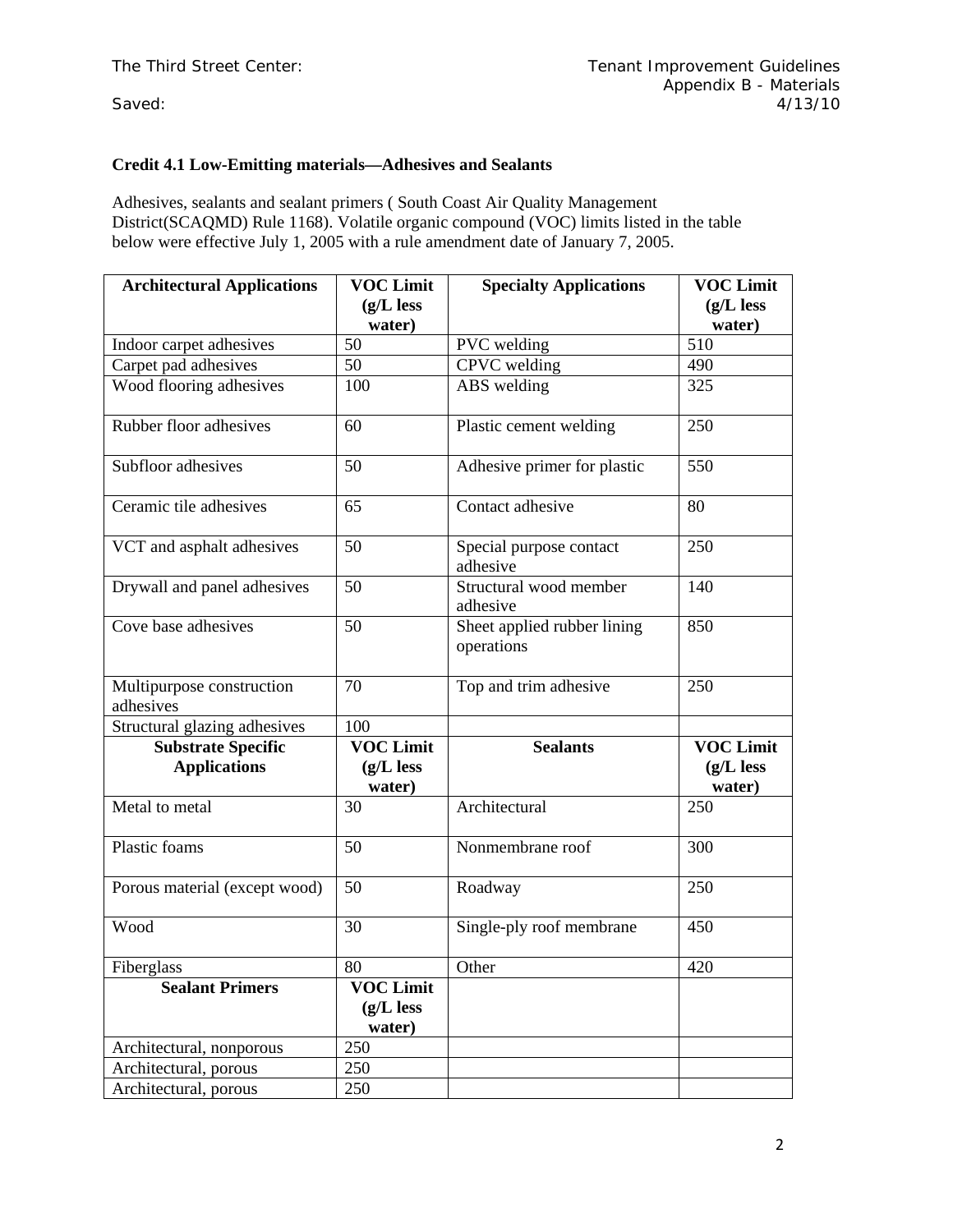Aerosol Adhesives must comply with Green Seal Standard for Commercial Adhesives GS-36 requirements in effect on October 19, 2000.

| <b>Aerosol Adhesives</b>                      | VOC Limit (g/L less water) |
|-----------------------------------------------|----------------------------|
| General purpose mist spray                    | 65% VOCs by weight         |
| General purpose web spray                     | 55% VOCs by weight         |
| Special purpose aerosol adhesives (all types) | 70% VOCs by weight         |

# **Credit 4.2 Low-Emitting materials—Paints and Coatings**

Paints to Interior Walls and Ceilings (Green Seal GS-11 May 20, 1993 standards)

| Table 4.2a |  |
|------------|--|
|------------|--|

| Tvpe           | <b>VOC Limit</b>       |
|----------------|------------------------|
| Non-Flat Paint | $150 \text{ g}/I$<br>┶ |
| Flat           | 50g/                   |

Anti-Corrosive or Anti-Rust paints on interior Ferrous metals (Green Seal GS-03, Anti-Corrosive 2nd Edition, January 7, 1997)

| Table 4.2b                         |                  |
|------------------------------------|------------------|
| $T$ vpe                            | <b>VOC Limit</b> |
| Anti-Corrosive or Anti-Rust paints | 250 g/L          |

Clear wood finishes, floor coatings, stains, primers, and shellacs (South Coast Air Quality Management District <SCAQMD> Rule 1113, Architectural Coatings, effective January 1, 2004)

| Table 4.2c                         |                   |  |
|------------------------------------|-------------------|--|
| <b>Type</b>                        | <b>VOC Limit</b>  |  |
| <b>Clear Wood Finishes</b>         | $350$ g/L         |  |
| Varnish                            | $350$ g/L         |  |
| <b>Sanding Sealers</b>             | $350$ g/L         |  |
| Lacquer                            | 550 g/L           |  |
| <b>Clear Brushing Lacquer</b>      | 680 g/L           |  |
| <b>Concrete-Curing Compounds</b>   | $350$ g/L         |  |
| <b>Fire-Retardant Coatings</b>     |                   |  |
| Clear                              | $650$ g/L         |  |
| Pigmented                          | 350 g/L           |  |
| <b>Floor Coatings</b>              | $100$ g/L         |  |
| <b>Multi-Color Coatings</b>        | 250 g/L           |  |
| <b>Pigmented Lacquer</b>           | 550 g/L           |  |
| Primers, Sealers, and Undercoaters | $100 \text{ g/L}$ |  |
| Shellac                            |                   |  |
| Clear                              | $730$ g/L         |  |
| Pigmented                          | 550 g/L           |  |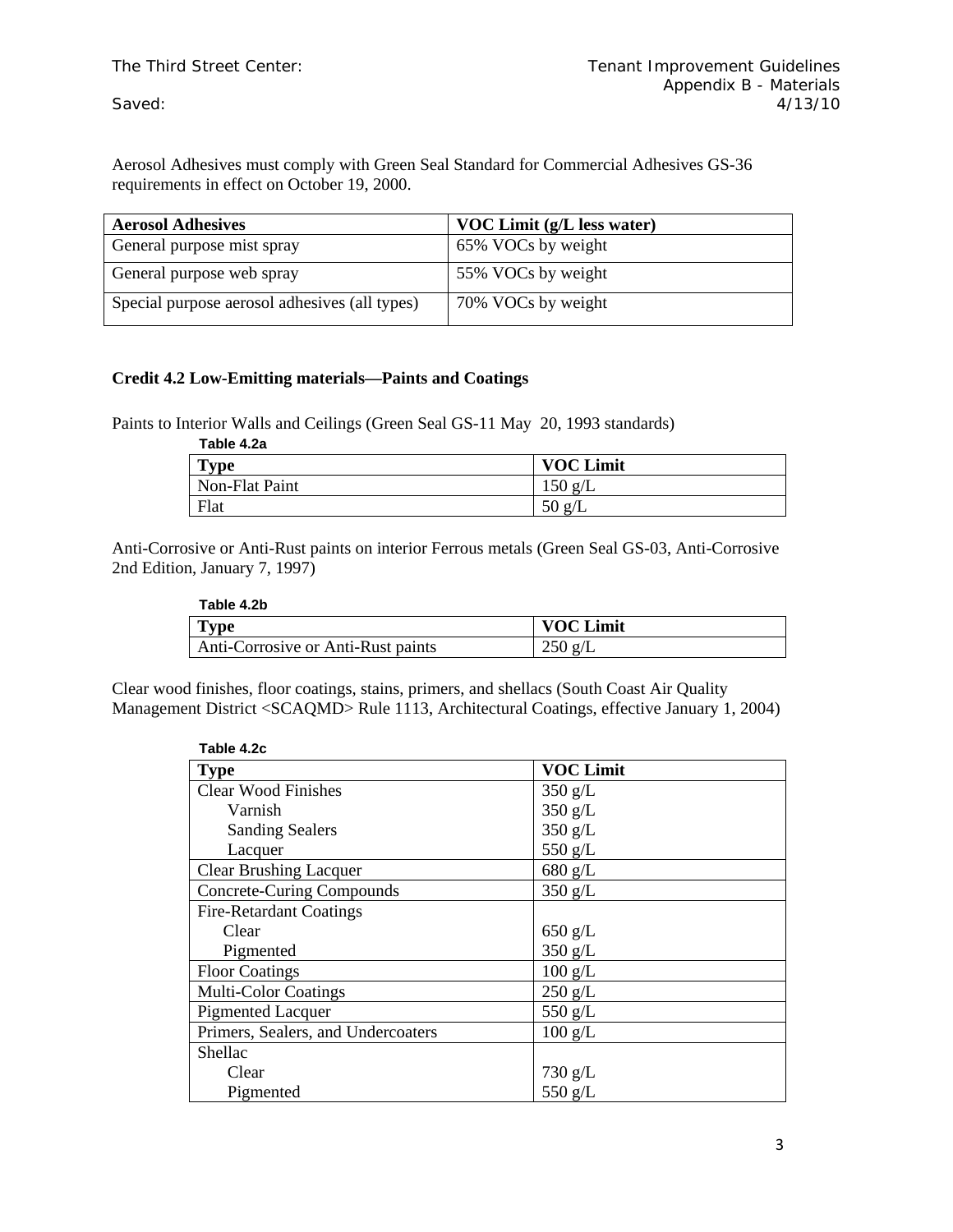| Stains.<br>-------<br>interior | --<br>___ |
|--------------------------------|-----------|
|                                |           |

# **Credit 4.3 Low-Emitting materials—Flooring Systems**

| Type                                      | <b>Standard</b>                   |  |
|-------------------------------------------|-----------------------------------|--|
| Carpet                                    | Must have Carpet and Rug          |  |
|                                           | <b>Institute Green Label Plus</b> |  |
| Carpet pad or cushion                     | Must have Carpet and Rug          |  |
|                                           | <b>Institute Green Label</b>      |  |
| Carpet Adhesive                           | Less than 50 $g/L$ VOC            |  |
| Hard Surface (non carpet) flooring        | Compliant with current Floor      |  |
|                                           | <b>Score Standard</b>             |  |
| Concrete, wood, bamboo, and cork floor    | See clear finishes and floor      |  |
| finishes such as sealer, stain and finish | coating in table 4.2c above       |  |
| Ceramic Tile Adhesives and grout          | $65 \text{ g/L}$                  |  |

# **Credit 4.4 Low-Emitting materials—Composite Wood and Agrifiber Products**

Composite wood and agrifiber products used on the interior of the building (i.e. inside the weatherproofing system) must contain no added urea-formaldehyde resins.

Laminate adhesives used to fabricate on-site and shop-applied composite wood and agrifiber assemblies must not contain added urea-formaldehyde resins.

Composite wood and agrifiber products are defined as: particleboard, medium density fiberboard (MDF), plywood, wheatboard, strawboard, panel substrates and door cores.

# **Credit 4.5 Low-Emitting materials—Systems Furniture and Seating**

#### OPTION 1

Furniture and seating are Greenguard Indoor Air Quality Certified.

# **OR**

# OPTION 2

Calculated indoor air concentrations that are less than or equal to those listed in Table 1 for furniture systems and seating determined by a procedure based on the EPA Environmental Technology Verification (ETV) Large Chamber Test Protocol for Measuring Emissions of VOCs and Aldehydes (September 1999) testing protocol conducted in an independent air quality testing laboratory.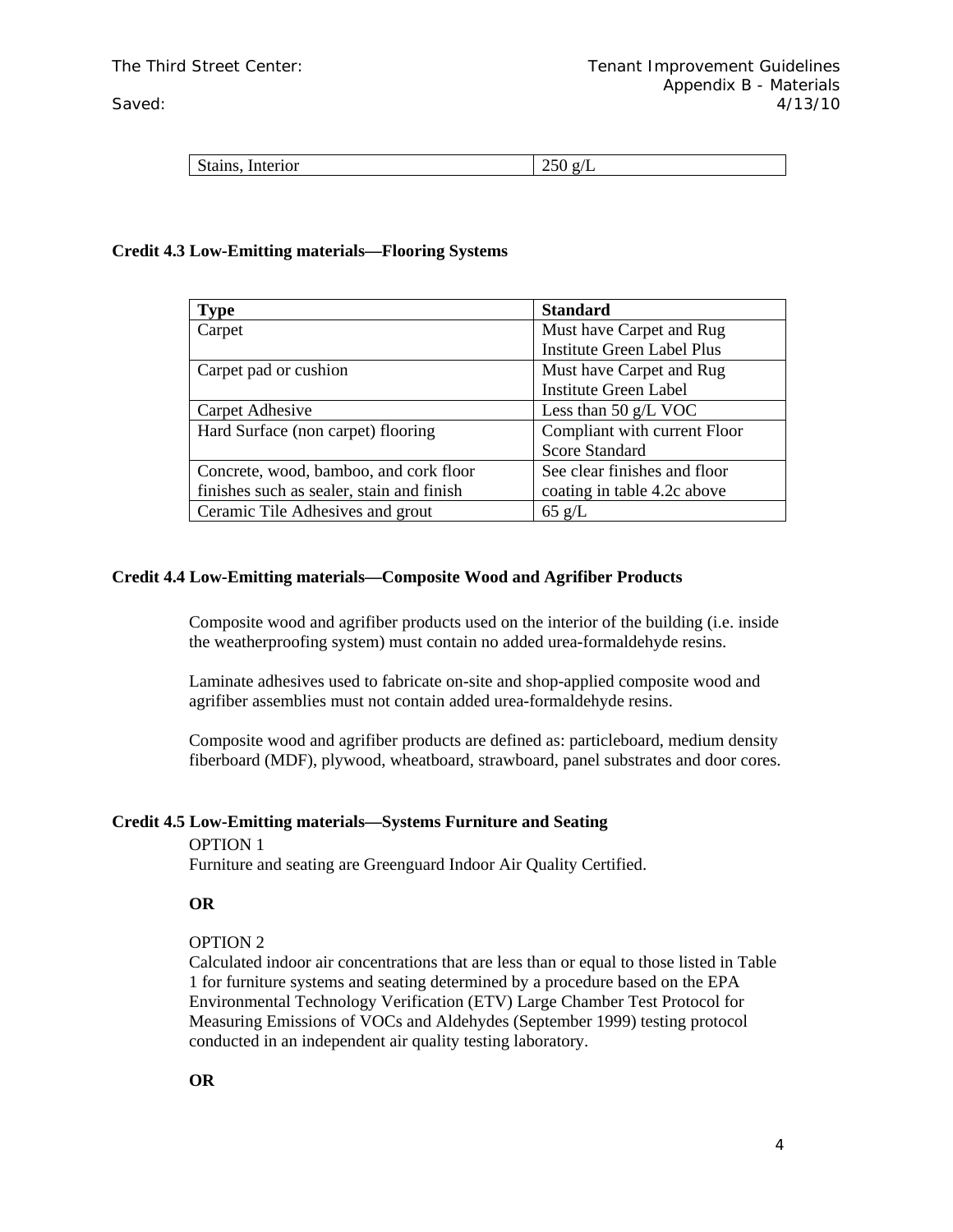# OPTION 3

Calculated indoor air concentrations that are less than or equal to those listed in Table 4.5a for furniture systems and seating determined by a procedure based on ANSI/BIFMA M7.1-2007and ANSI/BIFMA X7.1-2007 testing protocol conducted in an independent third-party air quality testing laboratory. The requirement in Section 5 of ANSI/BIFMA X7.1-2007 is waived for LEED purposes. Section 5 requires that laboratories used to perform the emissions testing and/or provide analytical results must be independently accredited to ISO/IEC 17025, "General requirements for the competence of testing and calibration laboratories."

# **OR**

Use salvaged or used furniture more than 1 year old

| <b>Chemical Contaminant</b>         | <b>Emission Limits Systems</b><br><b>Furniture</b> | <b>Emission Limits Seating</b> |
|-------------------------------------|----------------------------------------------------|--------------------------------|
| <b>TVOC</b>                         | $0.5$ mg/cubic meter                               | $0.25$ mg/ cubic meter         |
| Formaldehyde                        | 50 parts per billion                               | 25 parts per billion           |
| <b>Total Aldehydes</b>              | 100 parts per billion                              | 50 parts per billion           |
| $4$ – Phenylcyclohexene (4-<br>PCH) | $0.0065$ mg/ cubic meter                           | $0.00325$ mg/ cubic meter      |

#### **Table 1.** Maximum Indoor Air Concentrations